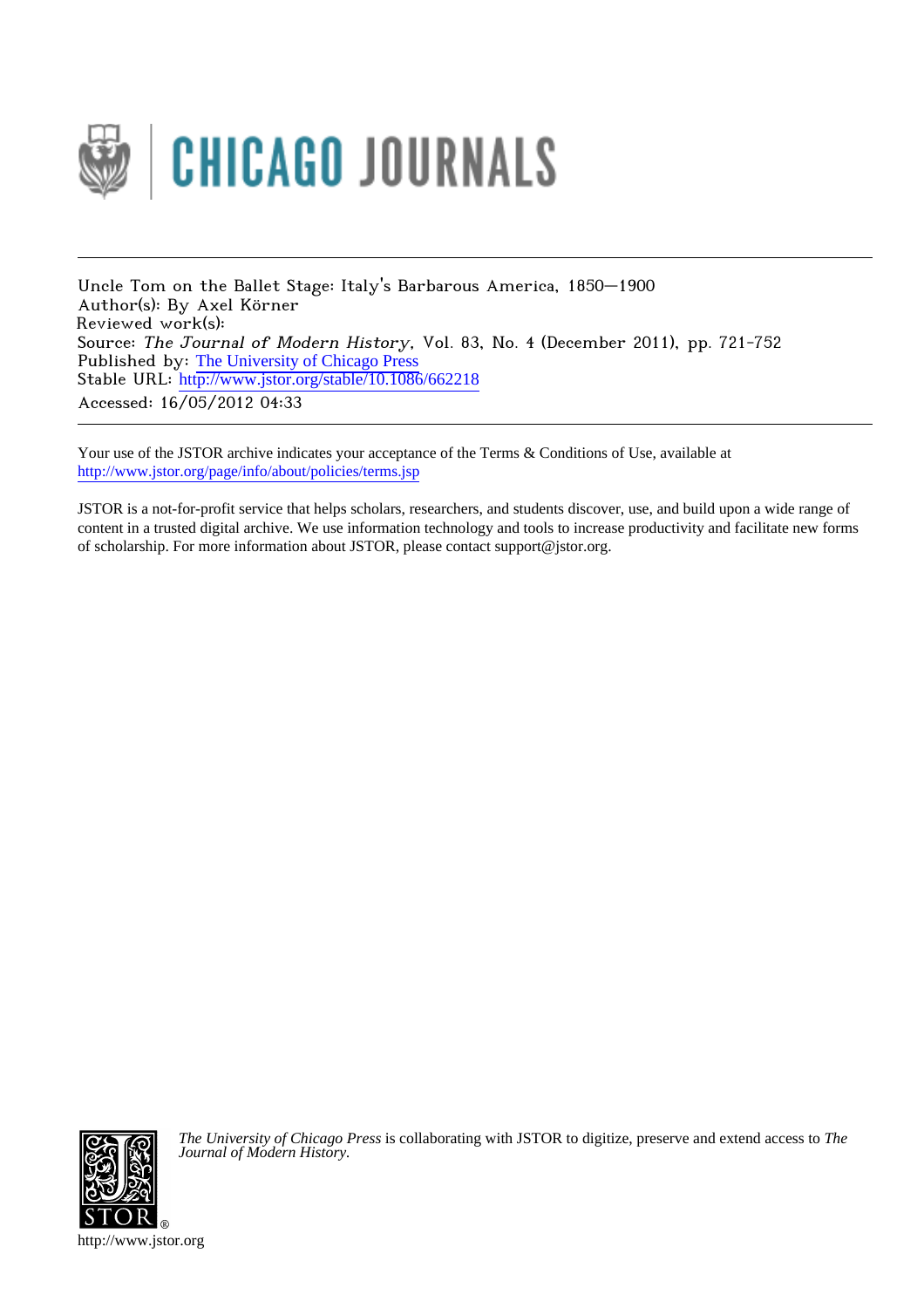# Uncle Tom on the Ballet Stage: Italy's Barbarous America, 1850–1900\*

Axel Körner *University College London*

## UNCLE TOM ON STAGE

Giacomo Puccini's *Fanciulla del West* (1908), which featured the Californian gold fever of 1849, and Giuseppe Verdi's *Un ballo in maschera* (1859), set in seventeenth-century Boston, are today probably the most famous Italian representations of America on stage. Although very different in character, both operas present American life as a mixture of exoticism, vice, and violence, far from the idea of a society founded on the high principles of the European Enlightenment.<sup>1</sup> But it is another stage work that arguably had a more lasting effect on how Italians discussed life in the United States. In 1853 Milan's Teatro alla Scala staged what was to become one of the greatest success stories in the history of Italian ballet: *Bianchi e Neri*, Giuseppe Rota's adaptation of Stowe's epochal novel of 1852, *Uncle Tom's Cabin*. <sup>2</sup> Although

\* This article is based on research for an Arts and Humanities Research Council– funded project on "The American Way of Life: Images of the United States in Nineteenth-Century Europe and Latin-America" at University College London. Part of the research was completed while I was a member at the Institute for Advanced Study, Princeton, and I am grateful for its financial support and its help with the location of primary sources. I also would like to thank the Remarque Institute of New York University for supporting my work with a fellowship and the New York Public Library of the Arts at Lincoln Center for helping to locate primary sources. Katharina Rietzler and Federico Mazzini assisted with bibliographic research in London and at the Casa della Musica in Parma. Ivan Polancec polished my prose. This article owes a lot to comments and criticism I received from my colleagues on the AHRC project and those who attended the presentation of an earlier version of this article at the Institute of Historical Research in London, especially Maurizio Isabella, Nicola Miller, Roger Parker, Maike Thier, and Lucy Riall.

<sup>1</sup> Originally Verdi had intended to write an opera set in Sweden, based on the assassination of Gustaf III. The censors insisted on changes to the libretto and Verdi decided to move the plot across the Atlantic.

<sup>2</sup> Giuseppe Rota (music by Paolo Giorza), *Bianchi e Neri* (Milan, 1853), New York Public Library (NYPL), Walter Toscanini Collection (WTC), Libretti da Ballo (LdB), nos. 809 and 939. The ballet was also performed under the titles *La Capanna di Tom* (Bologna) or *I Bianchi e I Negri* (Turin). For a synopsis of the novel see Linda Williams, *Playing the Race Card: Melodramas of Black and White from Uncle Tom to O. J. Simpson* (Princeton, NJ, 2001), 47.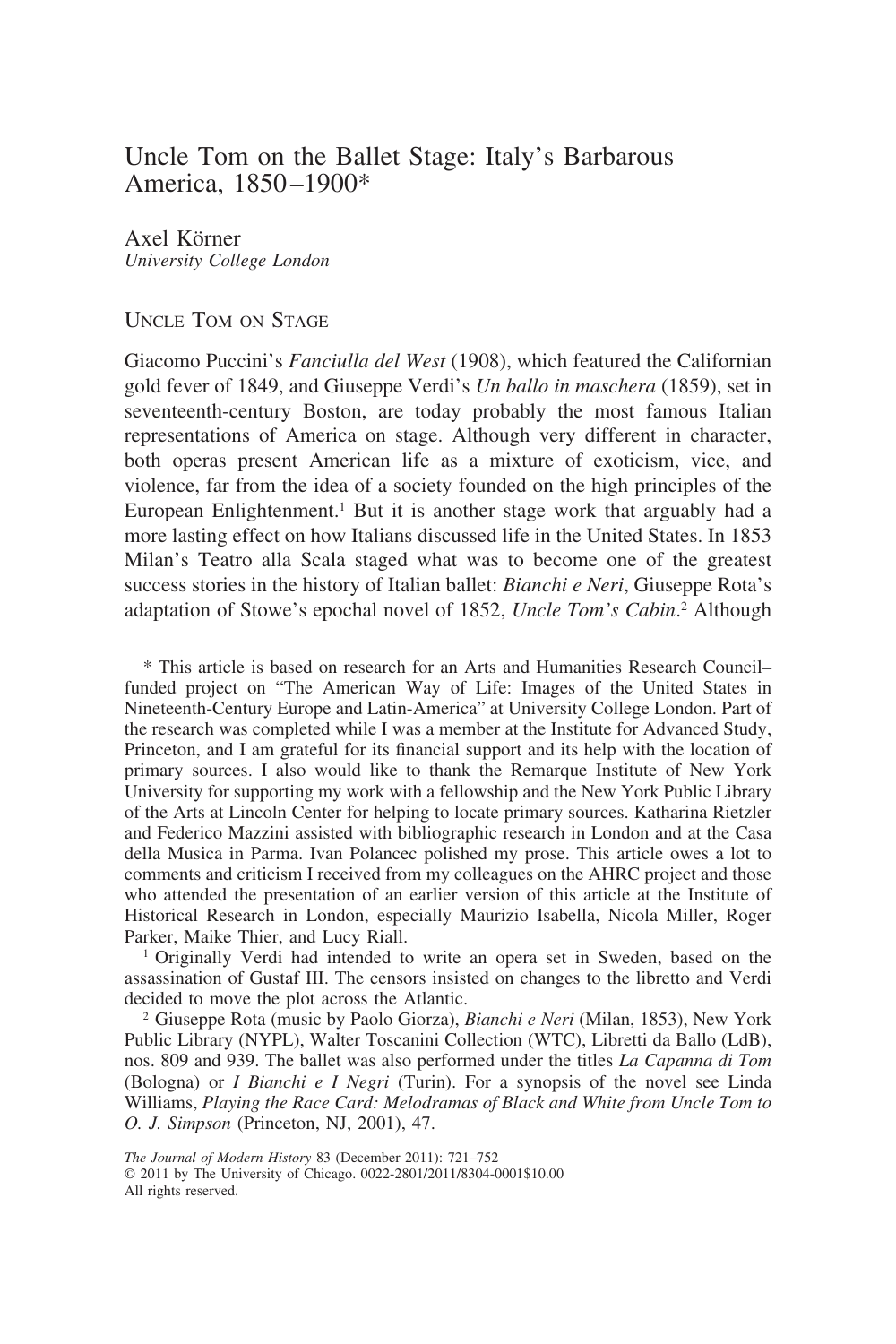rather a free adaptation of the novel in not more than six or seven scenes, the ballet presents the dehumanizing brutality of a slaveholding society with unfailing clarity.

This article argues that the performance of *Bianchi e Neri* in most major theaters of the Italian peninsula became the starting point for a critical assessment of life in the United States, in contrast to the many earlier representations of America as a land of liberty and opportunities. *Bianchi e Neri* transformed the ways in which Italians discussed and imagined life in the New World. Unlike the British and the French, who were fully aware of the extent of slavery in the New World and had participated in debates over abolition for several decades, Italians during the mid-nineteenth century had only limited experience of colonization, the slave trade, or the slave economy. In 1833, in an article on U.S. tariffs, Cattaneo had condemned the institution of slavery as an "offence against the laws of humanity," and in 1846 Mazzini wrote a poem expressing his hopes that the American Republic would put an end to this evil.3 However, for most Italians slavery was an issue either associated with ancient Rome or discussed in orientalizing images of non-European societies, a discourse to which stage representations of slavery contributed during the nineteenth century. Slavery, for Italians, was a world very different from their own. As an early review of Rota's *Bianchi e Neri* argues, "slavery is a regrettable crime of remote countries, and has nothing to do with us, where before the law everybody is the same."4 In Italy's political and religious debates or in literary depictions of life in the New World, the problem had not received the same attention as it had in Britain, France, or Germany. In this respect Italy also differed from the experiences of Spain, Cuba, or Brazil, where throughout the nineteenth century abolition was at the center of political debates. However, during the years leading up to the American Civil War, Italian awareness of slavery changed dramatically, with striking effects on the ways in which Italians imagined America.

*Bianchi e Neri* prepared the ground for this change in perception and had a powerful effect on how Italians discussed political and social realities across the Atlantic, especially during and after the American Civil War. This article

<sup>3</sup> See Giuseppe Mazzini's poem "Prière a Dieu pour les planteurs par un exilé," quoted in Leopoldo Ramanzini, *Una lettera di Garibaldi ad Abramo Lincoln* (Vicenza, 1970), 10; Carlo Cattaneo, "Notizia sulla questione delle tariffe daziarie negli Stati Uniti d'America desunta da documenti officiali" (1833), in Cattaneo, *Scritti economici*, ed. Alberto Bertolino (Florence, 1956), 1:11–55, 30. The article was first published in the Milanese *Annali Universali di Statistica*. Another reflection on slavery is Cattaneo's passionate review of poems by Henry Wadsworth Longfellow (1807–82): Carlo Cattaneo, "Il poeta americano Longfellow," in his *Scritti Letterari*, ed. Piero Treves (Florence, 1981), 1:461–73, 462.

<sup>4</sup> *La Fama del 1853: Rassegna di Scienze, Lettere, Arti, Industria e Teatri*, November 14, 1853.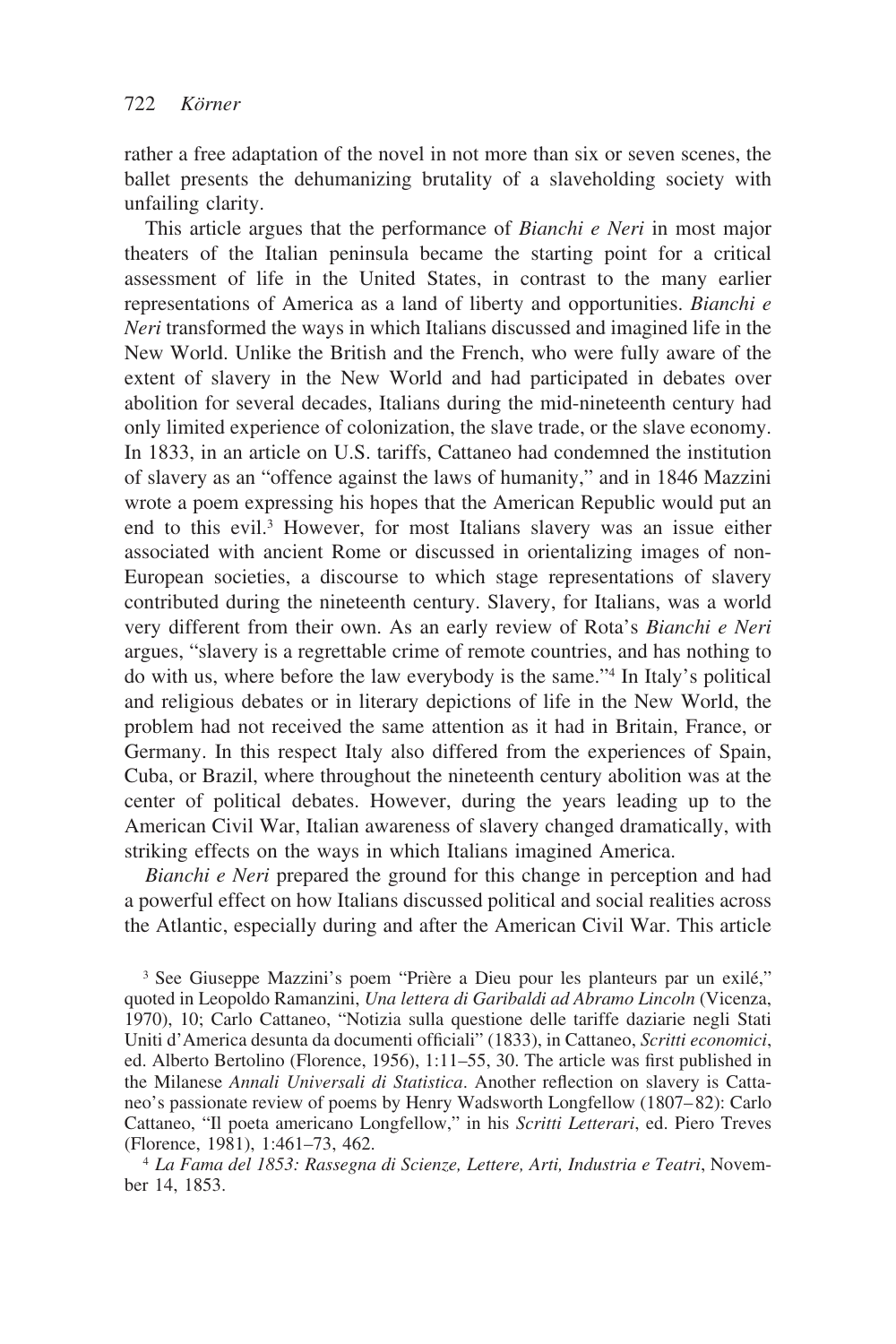will first examine the history of *Bianchi e Neri* in connection with the Italian reception of Stowe's novel. Then the article will contextualize the ballet's role within wider Italian debates about life in the United States up to the turn of the century.

Along with established images of the United States as the epitome of a positively defined modernity, as a model republic, and as a land of opportunities, Italians also discussed America as a wild and barbarous country, as the negation of its own cultural values.<sup>5</sup> In this context barbarism can take the form of brutality associated with daily life in the United States, but it often also appears as the absence of civilization in a frontier society. Unlike modern stereotypes of anti-Americanism, perhaps this negative image of the United States was the product of a long and often painful process of learning and disillusionment. Originally positive images of the United States, still predominant during the earlier years of the Italian Risorgimento, were increasingly tainted by the idea that America's republican federalism did not necessarily work as a solution to Italy's own constitutional problems and that the United States had little in common with the ways in which a European *Kulturnation* defines itself. Confronted with these doubts about life in the New World, it is probably more than a coincidence that strong philosophical prejudice against America originated in Italy with the thought of the reactionary Savoyard Joseph de Maistre, although his attitude toward the United States was certainly not representative of North Italian intellectuals as a whole.<sup>6</sup>

Historiographical conceptions of the apparent appeal of the United States to Italians are often based on the historians' rather limited chronological scope of research. A vast literature on early Italian responses to the American War of Independence and the American Constitution during the first decades of the Risorgimento should not lead to the assumption that these ideas about the United States remained unchallenged throughout the Risorgimento and the decades after Unification. Likewise, fascination with the modernity of the American lifestyle only started toward the end of the nineteenth century, when larger numbers of Italians arrived in the United States not just as emigrants but also as travelers, with the specific aim of experiencing the modernity of the New World. Through travel writing and journalism, ideas about the United States' modernity then increasingly infiltrated Italy's cultural sphere during the late

<sup>5</sup> For the origins of this debate, see Philippe Roger, who demonstrates how certain philosophers considered the New World unfit for civilization due to its natural conditions: "Aufklärer gegen Amerika," in *Amerika und Europa—Mars und Venus? Das Bild Amerikas in Europa*, ed. Rudolf von Thadden and Alexandre Escudier (Göttingen, 2004), 16–34.

<sup>6</sup> Philippe Roger, *The American Enemy: A Story of French Anti-Americanism* (2002) (Chicago, 2005), 45. During the French Revolution Savoy was taken by France. De Maistre then worked in the service of the king of Sardinia.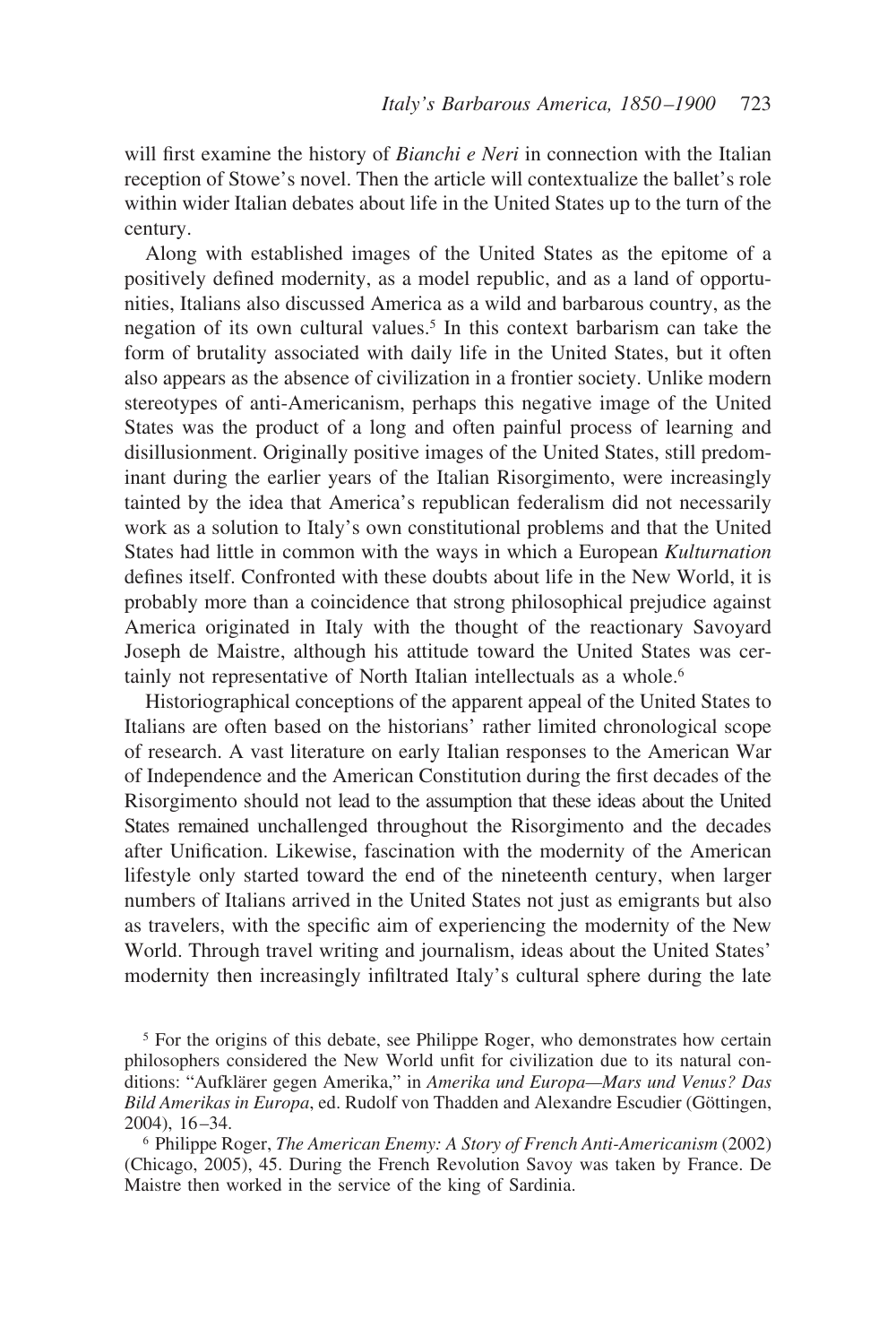nineteenth century. However, in historiographical terms it is important also to analyze perceptions of America during the first years after Unification, coinciding with the traumatic events of the American Civil War and the period of Reconstruction. During this crucial period it was not only positive images, such as those of the American Constitution and the War of Independence, but also slavery, the Civil War, and later political corruption during the Reconstruction, that provoked debate over American affairs among Italians;<sup>7</sup> and even during the later part of the nineteenth century, when illustrated magazines and the world fairs started to praise American consumer goods, Italy's intellectual embrace of German Idealism contrasted with the perceived materialism and positivism of the United States, and the supposed grossness and vulgarity of its citizens.

Rota's ballet, along with the translation of Stowe's novel, represented the starting point for a serious reexamination of what Italians thought they knew about the United States. While the Milanese literary review *La Fama* argued in 1853 that the ballet's painful representation of human barbarity made it almost impossible to enjoy the performance,<sup>8</sup> its unparalleled success and the debates it generated pay tribute to the impact the ballet had on the ways Italians engaged with the subject of slavery in the United States. Almost a decade later, for the *Gazzetta Musicale di Napoli* Rota's work was still more than a ballet: "you could easily call it a *drama without words.*" Commenting on the ballet's Neapolitan staging of December 1862, at the height of the American Civil War, one could hardly imagine a timelier program for a theater<sup>9</sup>

Although initially it was not necessarily read in the same political or ideological terms we associate with Stowe's novel today, *Bianchi e Neri* was certainly more than just an entertaining dance show anticipating the twentiethcentury commercial musical. Regarding its specific theatrical genre, *Bianchi e Neri* was what Italians referred to as *ballo storico* or *eroico*, usually performed at the leading theaters in conjunction with *opera seria* and financed through subscription by the theaters' box owners and by public subsidies.10

<sup>9</sup> *Gazzetta Musicale di Napoli*, December 7, 1862.

<sup>10</sup> On the role of ballet in Italian theaters, see Axel Körner, *Politics of Culture in Liberal Italy: From Unification to Fascism* (New York, 2009), chap. 2. Also José Sasportes, "La parola contro il corpo ovvero il melodramma nemico del ballo," *La Danza Italiana* 1 (Fall 1984): 21–42.

<sup>7</sup> Since 1864 the American War of Independence was part of the curriculum on which future Italian diplomats were examined: *Monitore di Bologna*, December 20, 1864.

<sup>8</sup> *La Fama del 1853: Rassegna di Scienze, Lettere, Arti, Industria e Teatri*, November 14, 1853. *L'Italia Musicale* speaks of "ferocious" scenes demonstrating the "degradation of human nature," "the more disgusting the closer they are to the truth" (November 12, 1853).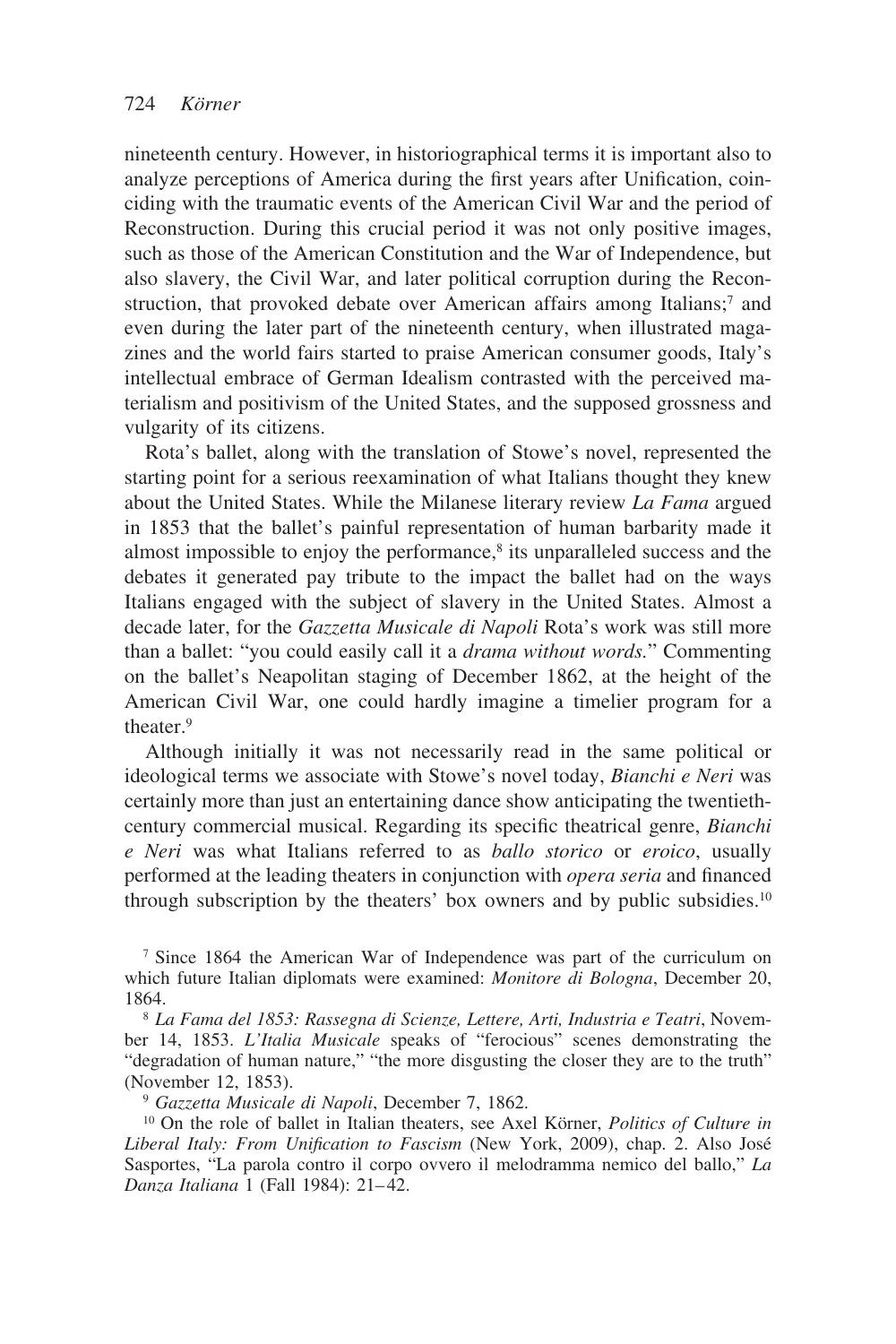Therefore it would be misleading to compare *Bianchi e Neri* with, for instance, the popular "Uncle Tom shows" staged all over Europe and America during the second half of the nineteenth century. For nineteenth-century Italian audiences, this particular genre of ballet was as important as opera itself, and the two genres, opera and ballet, often influenced one other.<sup>11</sup> Early stagings of *Bianchi e Neri* at La Scala coincided with the premieres of some of the greatest works in the history of Italian opera, notably Verdi's trilogy, *Rigoletto*, *Il Trovatore*, and *La Traviata*. However, *Bianchi e Neri* was often more successful than the opera with which it was staged. In 1862 Naples scheduled *Bianchi e Neri* with Verdi's *Un ballo in maschera*. While the opera was a spectacular fiasco, the audience received Rota's ballet with great enthusiasm<sup>12</sup>

Theater was at the center of municipal structures of sociability in Italy, and more than anywhere else in Europe, theater helped Italians to identify themselves as a *Kulturnation*. <sup>13</sup> The repercussions of this art form reached well beyond the social elites who owned or rented the private boxes in the peninsula's most famous opera houses, the San Carlo in Naples, the Comunale in Bologna, or at La Scala in Milan. The *loggione* in the upper floors of these theaters were usually populated by an audience that was more mixed socially. Sheet music with piano or guitar arrangements of the current repertoire constituted an important aspect of the publishers' commercial strategy, while organ players and municipal bands carried the most important tunes of the current program into the piazza, appreciated by those sections of society who would not be able to afford to go to the theater. For many Italians these potpourris of popular tunes were the only music they ever heard performed.

Italian society in the nineteenth century was fractured not only along social divisions but also regionally. Inhabitants of the Papal States had little in common with people from Tuscany or Piedmont, and the majority of Sicilians or Calabresi knew little about people from Lombardy or the Veneto. Thanks

<sup>11</sup> For example, in 1838 the Teatro alla Scala had staged Antonio Cortesi's *ballo storico*, *Nabuccodonosor*, which became the model for Verdi's first great success, the opera *Nabucco* of 1842, NYPL, WTC, LdB, no. 432. There is a short reference to the *ballo* in Carlo Gatti, *Il Teatro alla Scala nella storia e nell'arte (1778–1963)* (Milan, 1964), 117. See also the introduction by Roger Parker in *The Works of Giuseppe Verdi*, ser. 1, operas, vol. 3 (Giuseppe Verdi, *Nabucodonosor: Dramma lirico in four parts)*, ed. Roger Parker (Chicago and Milan, 1987), xi–xxvi.

<sup>12</sup> *Gazzetta Musicale di Napoli*, November 16 and 23, 1862; *La Fama del 1862: Rassegna di Scienze, Lettere, Arti, Industria e Teatri*, November 25, 1862. On negative responses to Verdi, see Axel Körner, "Music of the Future: Italian Theatres and the European Experience of Modernity between Unification and World War One," *European History Quarterly* 41, no. 2 (April 2011): 189–212.

<sup>13</sup> Carlotta Sorba, *Teatri: L'Italia del Melodramma nell'età del Risorgimento* (Bologna, 2001).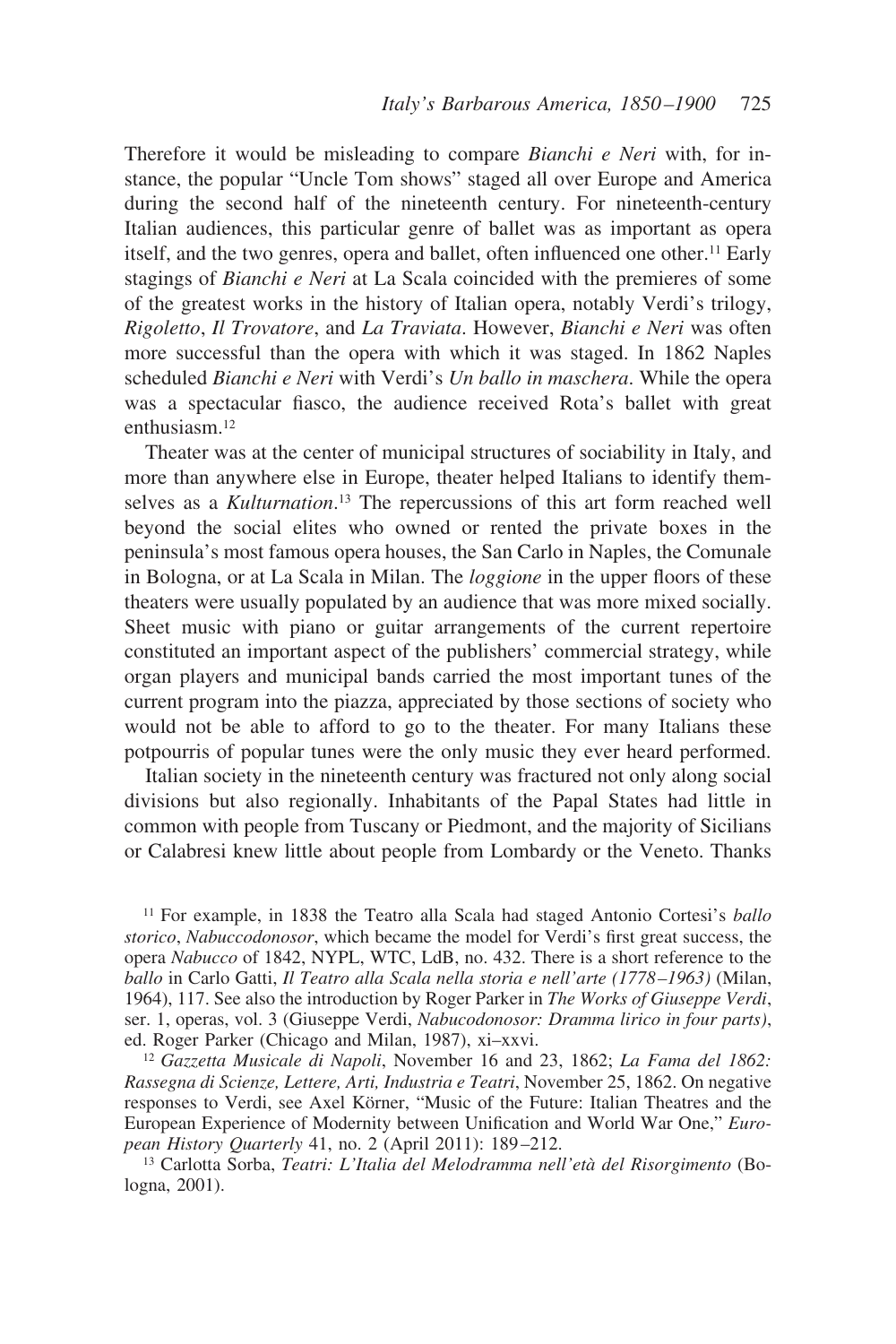to the activities of the *impresari*, opera and ballet were among the few cultural industries that toured the entire peninsula, spreading from some of the world's finest theaters in Milan, Venice, or Naples to countless municipal theaters in smaller cities and staging performances at markets and trade fairs.<sup>14</sup> Responses may have differed regionally, but the same art was shared across the peninsula. Due to the limited availability of sources and the difficulties involved in interpreting these, writing the history of the reception of opera and ballet across different sections of Italian society constitutes a particular methodological challenge.15 Meanwhile, the fact that the same works were usually performed from north to south (often including the islands) makes theater a particularly interesting subject for research into nineteenth-century Italian culture. The musical press, with its network of correspondents all over the peninsula, contributed to spreading news about the current season of Italy's countless theaters, including—in the case of Rota's ballet—heated debates over slavery in the United States.16 This is the cultural and social context in which we have to imagine the performance of *Bianchi e Neri*: an event of Italian high culture, but one whose echoes reached well beyond the noble boxes of Italy's famous theaters, and one which certainly represents more than a curious episode in the history of Italian dance.

As early as 1854, just two years after the original publication of the novel, countless translations of *Uncle Tom's Cabin* existed, including translations into many "minor languages" such as Armenian, Slovenian, and Welsh.17 Soon stage adaptations started to appear. Although one needs to be careful in granting Stowe authorship of the numerous dramatizations of the novel,<sup>18</sup> these adaptations are almost as old as the novel itself and represent a wellstudied aspect of the Stowe phenomenon.<sup>19</sup> American newspapers referred to

<sup>14</sup> John Rosselli, *The Opera Industry in Italy from Cimarosa to Verdi: The Role of the Impresario* (Cambridge, 1987), and Rosselli, *Music and Musicians in 19th Century Italy* (London, 1991); Marcello De Angelis, *Le carte dell'impresario: Melodrama e costume teatrale nell'ottocento* (Florence, 1982); also Sorba, *Teatri*.

<sup>15</sup> On methodological issues, see Axel Körner, "The Risorgimento's Literary Canon and the Aesthetics of Reception: Some Methodological Considerations," *Nations and Nationalism* 15, no. 3 (July 2009): 410–18.

<sup>16</sup> Along with other sources and further periodicals, the main musical periodicals used for this article are *L'Arpa* (Bologna); *La Fama: Rassegna di Scienze, Lettere, Arti, Industria e Teatri* (Milan); *Gazzetta Musicale di Milano* (Milan); *Gazzetta Musicale di Napoli* (Naples); *L'Italia Musicale* (Milan); *Il Trovatore. Giornale Letterario, Artistico, Teatrale con Illustrazioni* (Turin).

<sup>17</sup> John MacKay, "The First Years of Uncle Tom's Cabin in Russia," in *Transatlantic Stowe: Harriet Beecher Stowe and European Culture*, ed. Denise Kohn, Sarah Meer, and Emily B. Todd (Iowa City, IA, 2006), 67–88, 69.

<sup>18</sup> Sarah Robbins, *The Cambridge Introduction to Harriet Beecher Stowe* (Cambridge, 2007), 76. An exception would be her *Christian Slave* play.

<sup>19</sup> Stowe's other abolitionist and more radical novel, *Dred*, was also dramatized: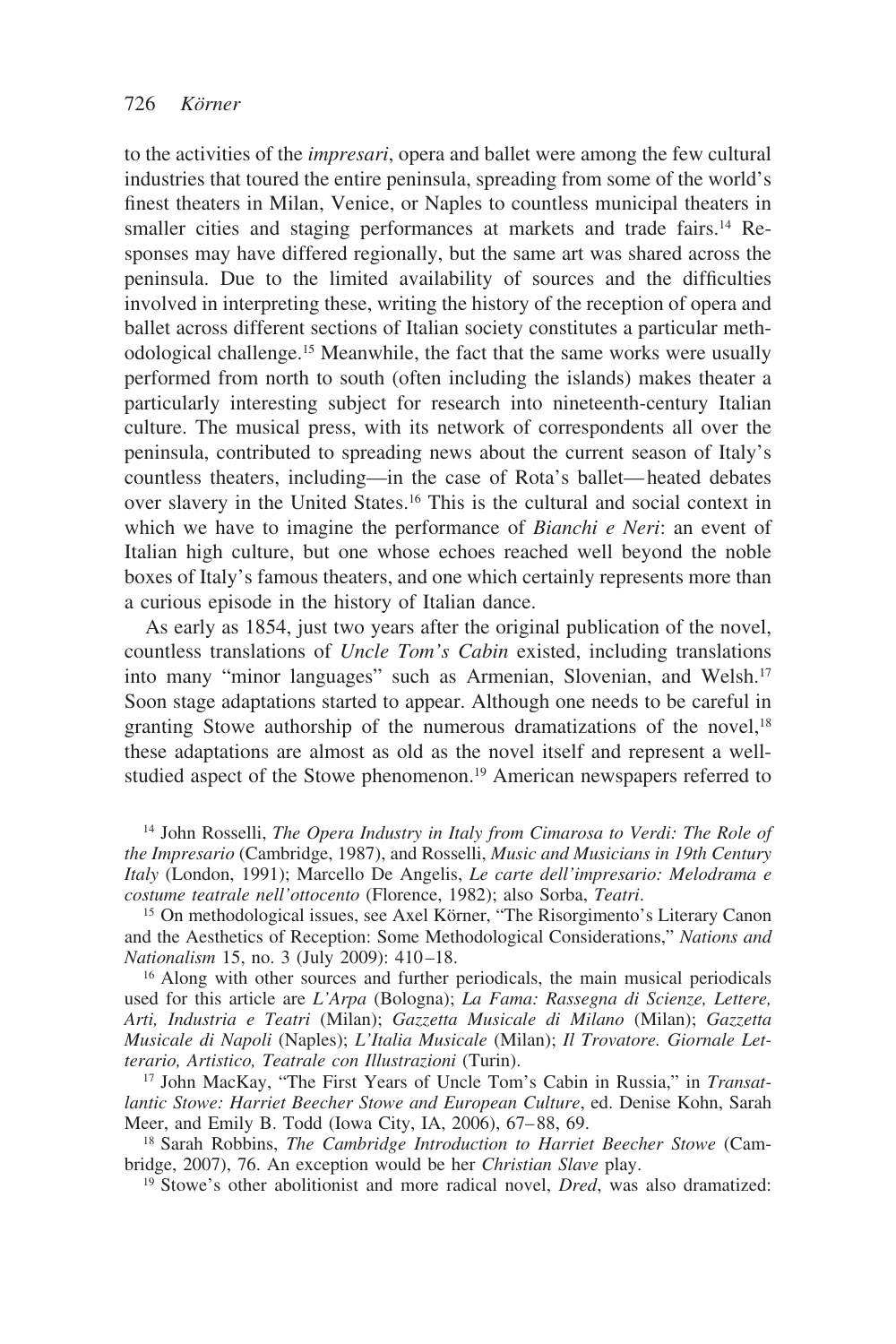the traveling shows economically as "U.T.C. companies" (*Uncle Tom's Cabin* companies).20 They were generally regarded as mediocre but often attracted even more spectators than the later Buffalo Bill shows. In Naples alone three theaters presented different stage adaptations of the novel in May 1853, including a version in local dialect.<sup>21</sup> As Henry James noted, "the fate of Mrs. Stowe's picture was conclusive: it simply sat down wherever it lighted and made itself at home."22

Often presenting white actors with black faces in a mix of comical and sentimental emotions, stage adaptations of *Uncle Tom's Cabin* can be read in many different ways, and not all of them were necessarily understood as abolitionist, with some of them even taking a proslavery position.<sup>23</sup> However, Rota's Italian ballet represents more than just a casual attempt to make money from the success of a literary model. Within the genre of historical ballet, the choreographer was usually his own librettist.<sup>24</sup> The Scala in Milan commissioned the work from one of the most celebrated stars of Italian ballet, the young dancer and choreographer Giuseppe Rota (b. Venice, 1823; d. Turin, 1865), described by the influential literary magazine *Il Trovatore* as "*il Verdi della coreografia.*"25 The music for the ballet was written by the successful theater composer Paolo Giorza. After its premiere in Milan, the ballet had thirty-five performances at Genoa's Carlo Felice in 1856, followed by another fifteen performances there in 1857 and a further twenty-two in 1861, becom-

<sup>21</sup> Joseph Rossi, "Uncle Tom's Cabin and Protestantism in Italy," *American Quarterly* 11, no. 3 (Autumn 1959): 416–24, 418.

Judie Newman, "Staging Black Insurrection: *Dred* on Stage," in *The Cambridge Companion to Harriet Beecher Stowe*, ed. Cindy Weinstein (Cambridge, 2004), 113– 30. It should be noted that most scholars have treated *Uncle Tom* as an American phenomenon, neglecting the novel's transatlantic dimension: Denise Kohn, Sarah Meer, and Emily B. Todd, "Reading Stowe as a Transatlantic Writer," in *Transatlantic Stowe*, xi–xxxi.

<sup>20</sup> Harry Birdoff, *The World's Greatest Hit: Uncle Tom's Cabin* (New York, 1947), 6.

<sup>22</sup> Quoted in Williams, *Playing the Race Card*, 45.

<sup>23</sup> Birdoff, *The World's Greatest Hit*, 24–28; Robbins, *The Cambridge Introduction to Harriet Beecher Stowe*, 78–79. For an Italian equivalent of the Uncle Tom shows, see the periodical publication *Il Teatro drammatico Napolitano di Luigi de Lise*, which since 1855 issued every month a short piece of theater. In February 1856 appeared the *fascicolo* 13, *La famiglia dello zio Tom*.

<sup>24</sup> Selma Jeanne Cohen, "Feme di Gelosia! Italian Ballet Librettos, 1766–1865," *Bulletin of the New York Public Library* 67 (November 1963): 9, 555–64, 556. For the historian, ballet libretti constitute an interesting source because they offer a synopsis with commentary of all scenes, unlike opera libretti, which consist mainly of dialogues.

<sup>25</sup> *Il Trovatore: Giornale Letterario, Artistico, Teatrale*, January 6, 1858.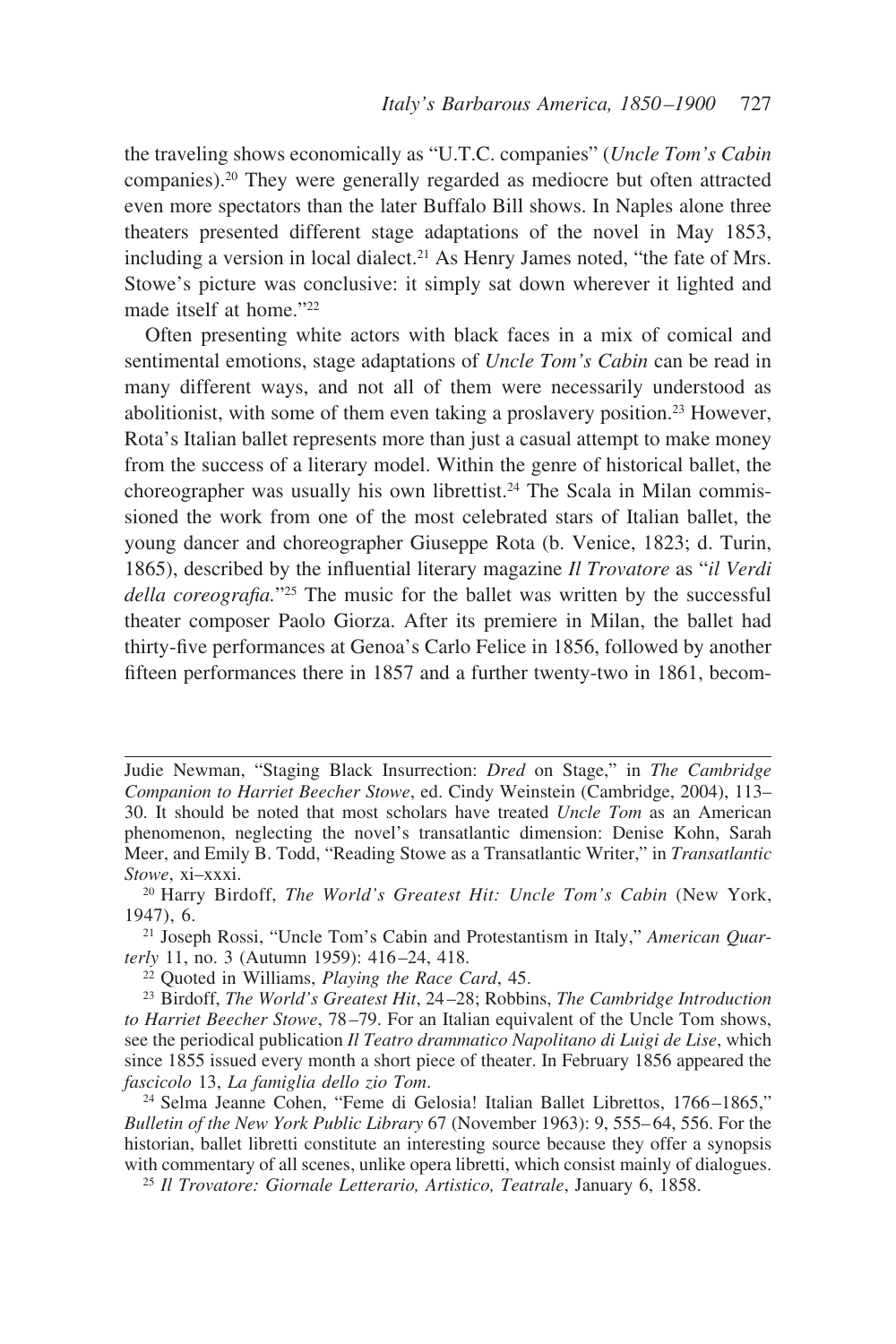ing one of Genoa's most successful ballets of the whole nineteenth century.26 An important center of the slave trade during the Middle Ages and the city of Christopher Columbus, Genoa was particularly interested in the ballet. In 1858 *Bianchi e Neri* was on schedule in Rome, Turin, and Bologna. Naples's San Carlo gave a total of thirty-seven performances in 1862/1863, before the ballet returned to Milan in 1863, and to Turin's Teatro Regio in 1873 and 1875, after the choreographer's death.<sup>27</sup> Within a decade the ballet had appeared on the stages of all of Italy's major theaters.

In the history of Italian dance Giuseppe Rota is remembered for his own virtuosity as a *ballerino*, but also for having revived the Italian tradition of dramatic pantomime as a choreographer.28 The remarkable success of *Bianchi e Neri* was certainly based on the popularity of its literary source,<sup>29</sup> but Rota also knew how to enliven the action through the skillful addition of ensemble scenes and brilliant pas de deux, starring Augusta Maywood, the first American dancer to win a place among the top-ranking ballerinas of Europe, a fact perceived as giving the plot additional authenticity.30 The reviews suggest that

<sup>26</sup> G. B. Valebona, *Il Teatro Carlo Felice: Cronistoria di un secolo, 1828–1928* (Genoa, 1928), 348–57. The number of performances was usually not scheduled in advance, but depended on the work's success. For the continuing appreciation of the audience in Genoa, see *Il Trovatore*, May 21, 1856.

<sup>27</sup> Carlo Gatti, *Il Teatro alla Scala nella Storia e nell'arte: Cronologia* (Milan, 1964), 195, 200; Carlo Marinelli Roscioni, ed., *Il Teatro di San Carlo* (Naples, 1988), 2:361. The fact that smaller theaters in medium-sized cities did not stage the piece had more to do with the fact that its cast of several hundred participants was too expensive for the smaller houses. Even at the San Carlo the role of ballet diminished during the second half of the century, and most productions were retakes from successful productions of La Scala. José Sasportes, "La Danza, 1737–1900," in *Il Teatro di San Carlo*, ed. Raffaele Ajello et al. (Naples, 1988), 1:365–96, 395.

<sup>28</sup> On the Italian *mimo-drama* (historical themes performed in several acts), see Edwin Binney, "Sixty Years of Italian Dance Prints," *Dance Perspectives* 53 (Spring 1973): 8–60, 17.

<sup>29</sup> The importance accorded to the literary source in this genre of ballet goes back to the eighteenth century and was not uncontroversial: Sasportes, "La parola contro il corpo," 22.

 $30$  Maywood (b. New York, 1825; d. Lemberg/Lvov, 1876) began her career as a child prodigy in the United States, the first American to become *prima ballerina assoluta* in Europe, spending many years in Italy, where she was the first ballerina to found her own touring company, complete with managers, soloists, corps de ballet, sets, and costumes. Susan Au, "Augusta Maywood," and Claudia Celi, "Giuseppe Rota," in *International Encyclopedia of Dance* (Oxford, 1998), 4:338–39 and 5:408–9; "Maywood, Augusta," in Mary Clarke and David Vaughan, eds., *The Encyclopedia of Dance and Ballet* (London, 1977), 231; Ivor Guest, "Balli presentati tra il 1845 e il 1854," *La danza italiana*, nos. 8–9 (Autumn 1990): 17–26, 23. For an 1851 picture of Maywood in dancing pose, see Binney, "Sixty Years of Italian Dance Prints," 22. Dancers crossed the Atlantic in both directions. During the 1860s Italian ballerinas also performed in American western and Buffalo Bill shows. See Concetta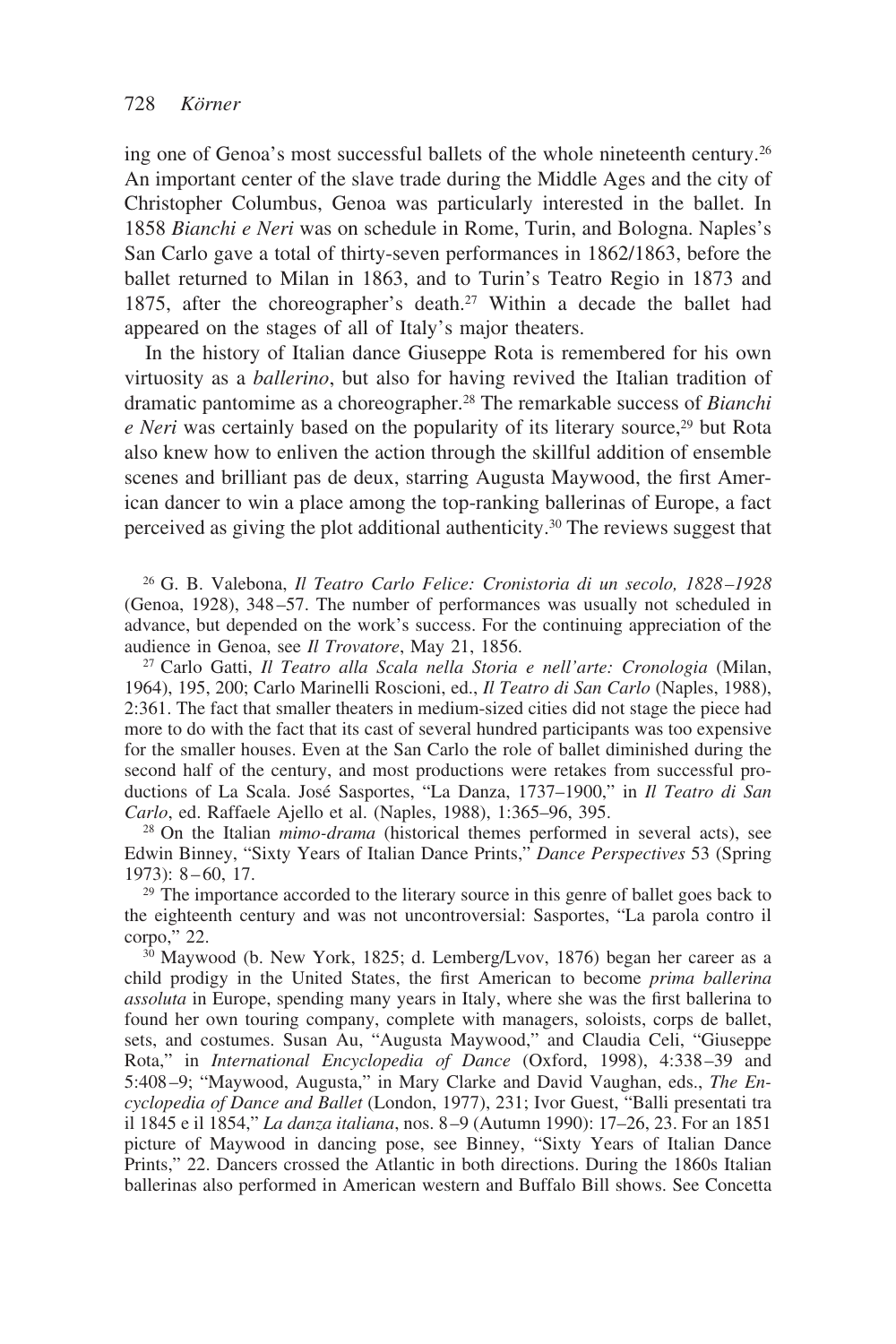audiences not only responded well to the ballet's literary source, but that they were particularly appreciative of the optical effects and the way Rota choreographed his *ballabiles*. <sup>31</sup> Turin used for its performance the same sets as for Meyerbeer's grand opera *Le Prophète*, giving us an idea of the splendor with which the ballet was staged. However, for the authorities as well as for some critics, the Turin staging appeared to have been rather too advanced in its natural exhibition of the female slaves, with the police suspending a number of ballerinas and causing the famous theater critic Francesco d'Arcais to complain that the production evoked the "whore of Babylon."32 Notwithstanding similar moments of crisis, the success of *Bianchi e Neri* lasted for several decades and established Rota as one of the leading choreographers of his time and an important innovator of the genre. His productions dominated Italian stages for more than a generation, and many of his original works were regularly restaged by other choreographers, even during the years when ballet became too expensive for many Italian theaters and developments within the operatic genre left little space for ballet productions.33

Considering the reputation of a choreographer like Rota, we should not attempt to explain the extraordinary success of *Bianchi e Neri* only with reference to concerns over the fate of American slaves. However, at the time Italian ballets often chose the victory of virtue and true love as their theme, and an emphasis on social justice was common in the genre.<sup>34</sup> Hence Italians associated certain expectations with this genre, which the choreographer had to take into consideration when proposing a *libro da ballo*, the libretto with the synopsis of the work. Moreover, the reception of the work changed with the specific context of its performances. During the second round of performances in 1863, at the height of the American Civil War, the ballet made an important impact on Milanese audiences because it was read as a direct commentary on an issue of international politics that was closely covered in the newspapers—the first time that American politics played a major part in the Italian press. While Italy had just been unified, the American Union

Lo Iacono, "Manzotti & Marenco: Il diritto di due autori," *Nuova Rivista Musicale Italiana* 3 (July–September 1987): 421–46, 443.

<sup>31</sup> *La Fama del 1853: Rassegna di Scienze, Lettere, Arti, Industria e Teatri*, November 14, 1853.

<sup>32</sup> Alberto Basso, *Storia del Teatro Regio di Torino,* vol. 2, *Il teatro della città* (Turin, 1976), 295; Mercedes Viale Ferrero, *Storia del Teatro di Torino*, vol. 3, *La scenografia* (Turin, 1980), 418.

<sup>33</sup> On the financial constraints, see Körner, *Politics of Culture*, chap. 2. Rota and Giorza continued their collaboration, including the ballets *La Maschera o Le notti di Venezia* and *Cleopatra*, both presented at La Scala in 1865, NYPL, WTC, LdB, nos. 849 and 850.

<sup>34</sup> Cohen, "Feme di Gelosia!" 555–64.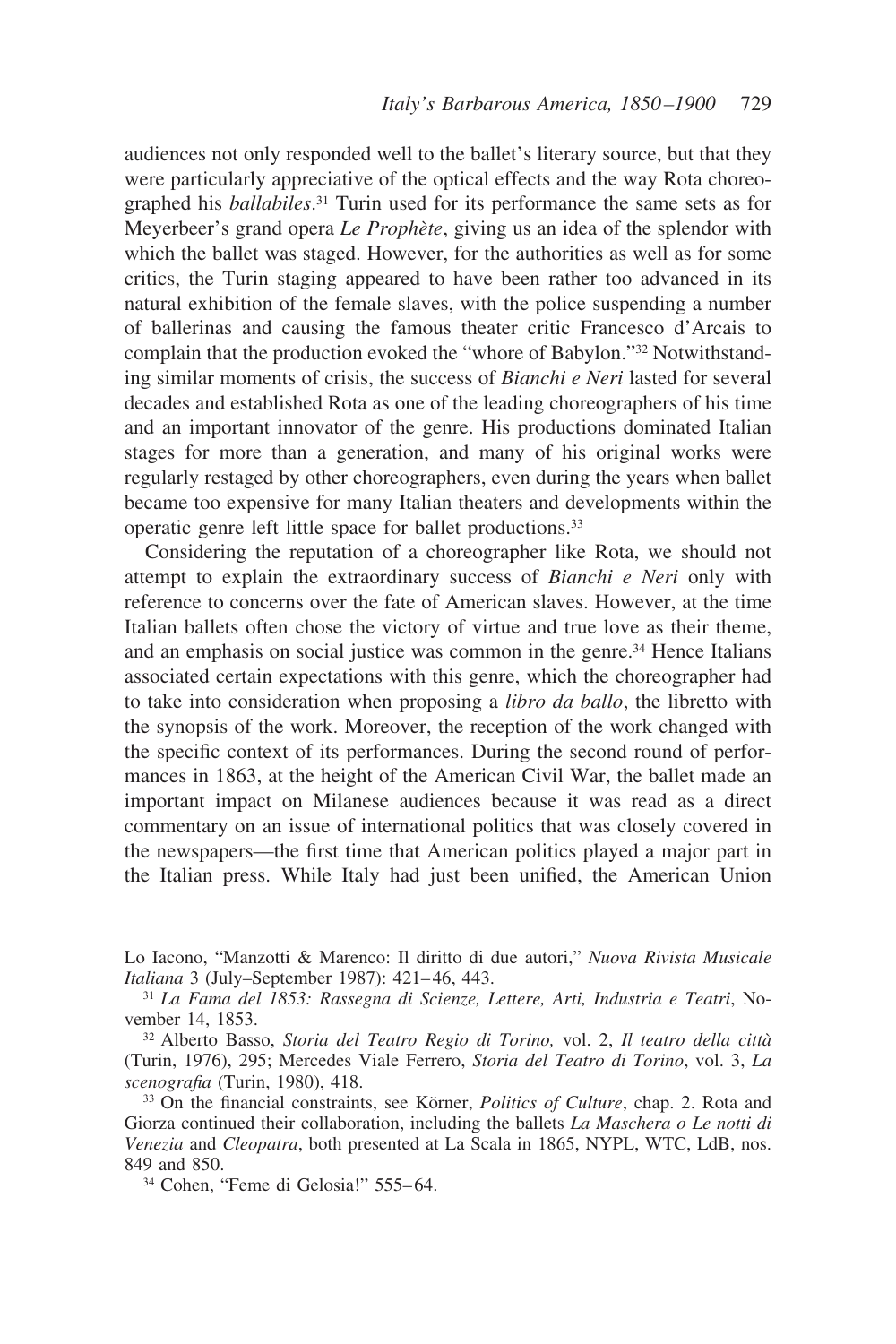seemed about to fall apart. The performance had also been a success ten years earlier, but then the piece was presented in rather a different context, that of the struggle for national independence, as a story about liberation: for the scene of the slave rebellion Rota had asked the composer to introduce four bars of the Marseillaise into the score. When the Milanese audience exploded into applause during this scene, the Austrian police suspended the performance.<sup>35</sup> Hence even if the work's reception changed with the context of its performance history, its success was more than just the consequence of the choreographer's own popularity or of his tear-jerking subject. From the very beginning *Bianchi e Neri* was read politically. In the context of the ballet's performance, America was compared to and put on equal terms with the despotism of the ancien régime, very much in contrast to the idea of a country based on Enlightenment ideals.

## IMAGINING SLAVERY

The success of *Uncle Tom* made Stowe "the most internationally visible American writer of her time,"36 and arguably her novel had a more important impact on images of the United States than De Tocqueville's writings, for instance, or even those of Cooper. The novel was the focus for a general critique of American society, and *Uncle Tom* became a household name, regularly referred to in Italy's illustrated magazines, academic treaties on slavery, and in more general writings on the United States.<sup>37</sup> When in 1858 *Bianchi e Neri* was first performed in Turin, the reviewer for *L'Italia Musicale* informed readers that "the ballet is nothing other than *La Capanna dello Zio Tom*," assuming that readers knew the book.<sup>38</sup> The Italian reception of the novel set the scene for subsequent coverage of the Civil War. Along with general consternation over the brutality of the bloodshed, in the context of

<sup>35</sup> Note by Walter Toscanini in NYPL, WTC, LdB, no. 809. The bibliophile, collector, and ballet scholar Walter Toscanini was the son of the conductor Arturo Toscanini and husband of the famous dancer Cia Fornaroli. Marian Eames, *When All the World Was Dancing: Rare and Curious Books from the Cia Fornaroli Collection* (New York, 1957). On the uses of the Marseillaise, see Axel Körner, *Das Lied von einer anderen Welt: Kulturelle Praxis im französischen und deutschen Arbeitermilieu, 1840–1890* (Frankfurt, 1997).

<sup>36</sup> Kohn, Meer, and Todd, "Reading Stowe," xi.

<sup>37</sup> For an assessment of press reactions to the novel, see Frederick H. Jackson, "Uncle Tom's Cabin in Italy," *Symposium* 7 (1953): 323–32, and Rossi, "Uncle Tom's Cabin and Protestantism in Italy," 419. Long after the novel's first publication the Italian press continued to write about Stowe. See, e.g., *L'Universo Illustrato* 1, no. 23 (March 1867): 303. For references to Stowe in academic treaties on slavery, see Luigi Cibrario, *Della Schiavitù e del servaggio e specialmente dei servi agricoltori* (Milan, 1868), 1:326.

<sup>38</sup> *L'Italia Musicale*, January 4, 1858.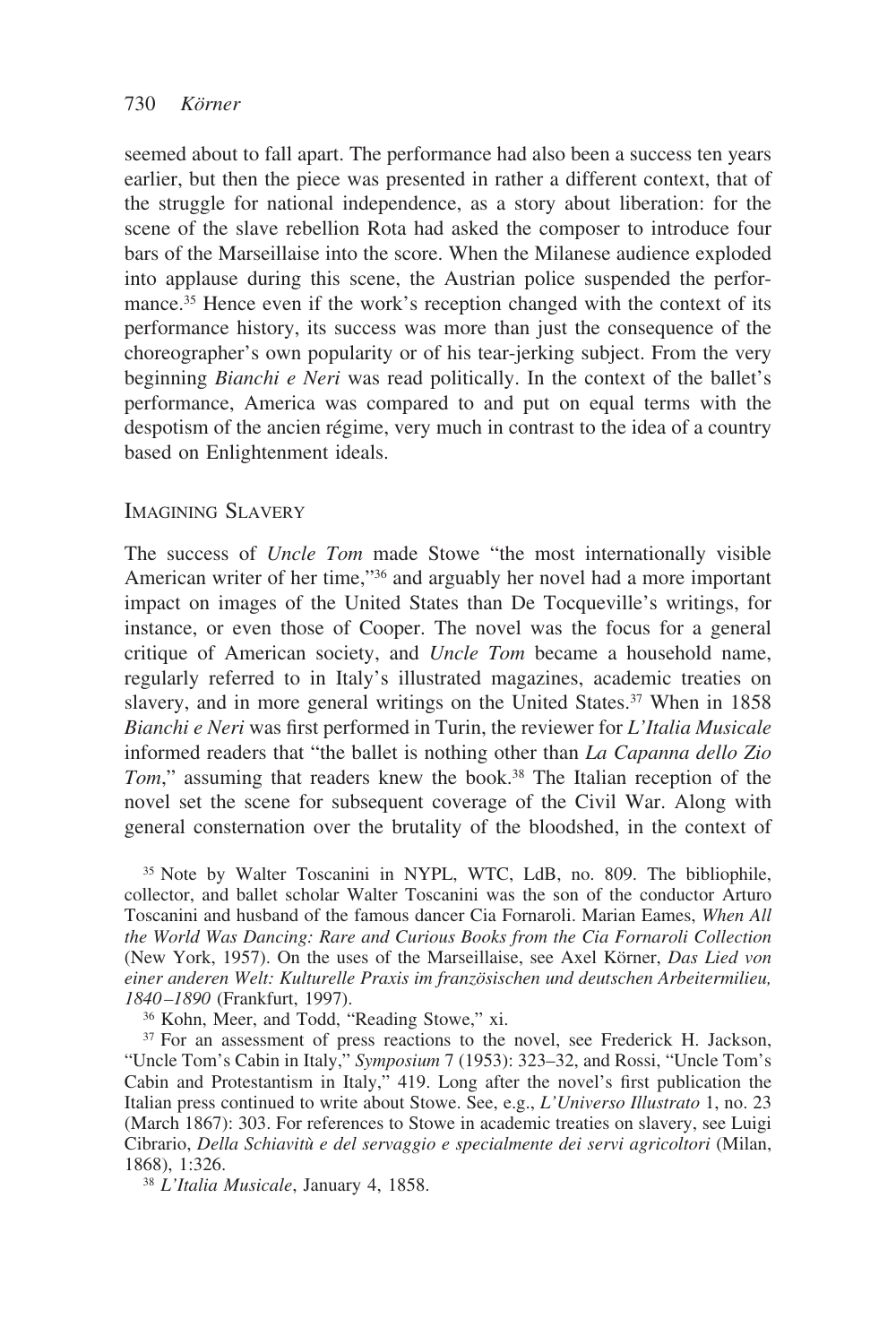Italy's recent Unification the excesses of the Civil War seemed to confirm both the impracticality of federalism, which for a long time had been discussed as a possible solution to Italy's own constitutional problems, and the need to control a disparate country from the center through military force. As Raymond Grew has argued, "a nation torn by civil war was an awkward model of federalism; and the newspaper of the Italian National Society warned that federalism had proved to be the American Union's "germ of death."39

The first Italian translation of *Uncle Tom* appeared in the year of the original American publication, 1852, only a year before Rota's ballet.<sup>40</sup> Within a few months various cheap editions of the novel were available in all the capital cities of the peninsula, with the noticeable exception of Rome, where the Papal censors were concerned about the book's positive depiction of Quakers and Methodists, and the fact that all over the world Stowe was praised as a Protestant hero.<sup>41</sup> Another Italian translation was published the following year in Switzerland, and a further version appeared in 1898.<sup>42</sup> Both *Il Mediterraneo* in Genoa and *Il Risorgimento* in Turin serialized the novel. Censorship permitting, the Turin papers were especially widely read all over Italy.43 The fact that in 1858, for the second round of stagings, Rota's ballet was performed as *La Capanna di Tom*, making direct reference to the novel's title, suggests that the book was by then widely known. Still, at times it must have been difficult getting hold of the book, and copies were passed on between families. The penal reformer and moderate member of parliament for Parma Giovanni Minghelli Vaini borrowed a copy from Verdi's wife, Giuseppina Strepponi, whose own interest was sparked by the fact that Verdi's new opera, *Una ballo in maschera*, was often staged together with *Bianchi e Neri*. 44

The transnational development of the book trade should not lead one to make assumptions about the homogeneity of the novel's reception on both sides of the Atlantic. There existed more than just one Uncle Tom in the minds

<sup>39</sup> Quoted in Raymond Grew, "One Nation Barely Visible: The United States as Seen by Nineteenth-Century Italy's Liberal Leaders," in *The American Constitution as a Symbol and Reality for Italy*, ed. Emiliana P. Noether (Lewiston, NY, 1989), 119–34, 121.

<sup>40</sup> *La capanna dello zio Tomaso o la schiavitù*, Nuovissimo romanzo di Enrichetta Beecher Stowe, 4 vols. (Milan, 1852).

<sup>41</sup> Rossi, "Uncle Tom's Cabin and Protestantism in Italy," 418, 421–22.

<sup>42</sup> *La capanna dello zio Tommaso ossia La vita dei negri in America* (Lugano, 1853); *La Capanna dello zio Tom. Raconto di Enrichetta Beecher Stowe. Nuova Versione* (Milan, 1898).

<sup>43</sup> Robert Forrest Wilson, *Crusader in Crinoline: The Life of Harriet Beecher Stowe* (1941; Westport, CT, 1972), 329.

<sup>44</sup> Minghelli Vaini to Verdi, 09/01/61, in Gaetano Cesari and Alessandro Luzio, eds., *I Copialettere di Giuseppe Verdi* (Milan, 1913), 587.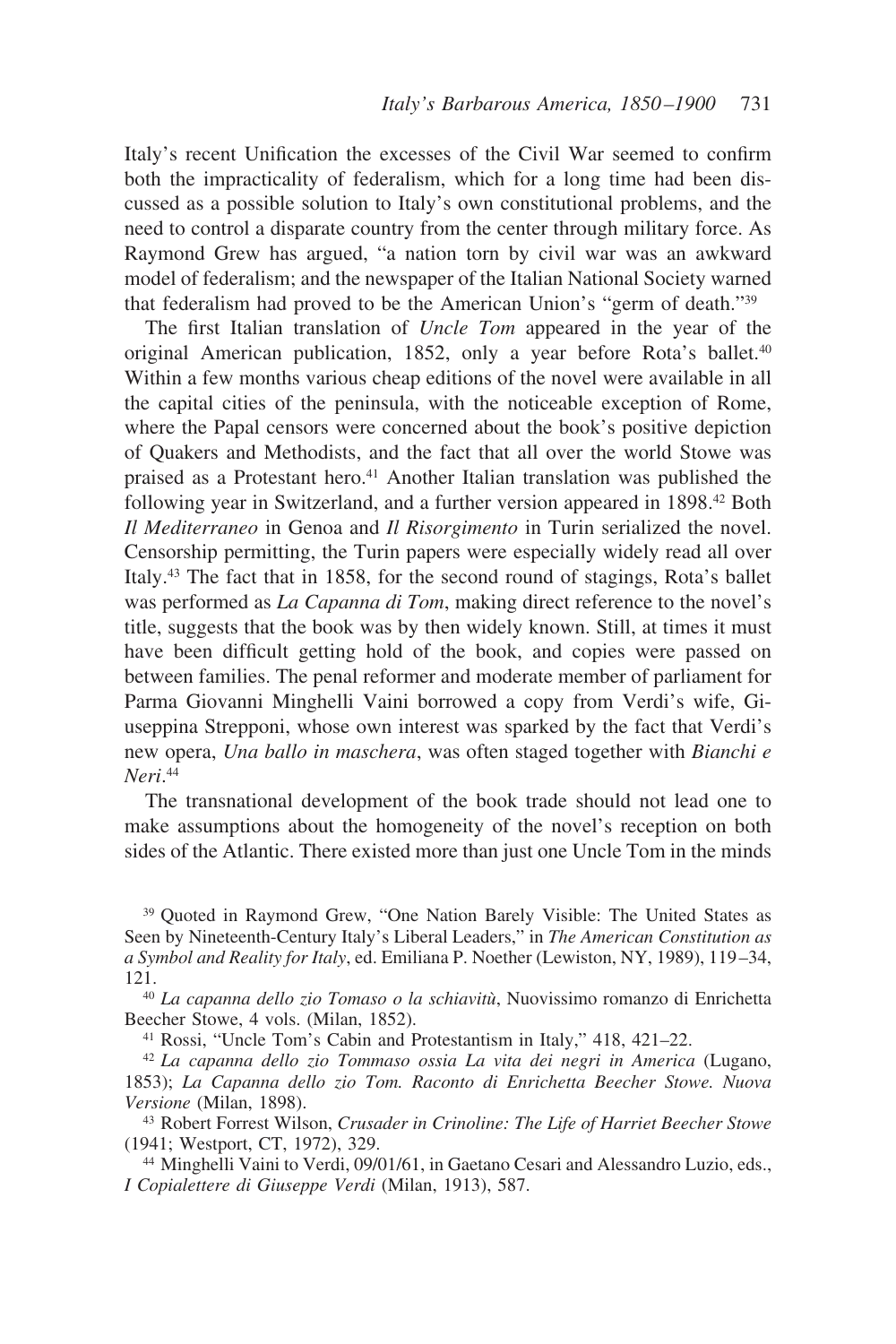of the novel's readers.45 Moreover, we cannot take it for granted that Stowe's book had a direct impact on societal ideas and political events—along the lines of Lincoln's dictum that the Civil War was indeed Mrs. Stowe's war. Instead, the historian must investigate the specific political messages that readers in different parts of the world took from the novel, leading to the question of why Uncle Tom's story had an impact at all.<sup>46</sup> The fact that the novel was adapted for the stage indicates its popularity, but tells us little about the ways in which it was read. If the "crossracial recognition of virtue"47 was at the core of the story for American audiences (Mrs. Shelby weeping with Tom's family; or Eva, the white, and Tom, the black, both dying as a consequence of slavery), this was not necessarily the case for Italians, who did not have direct exposure to racial diversity. If Toni Morrison shows how stories such as *Uncle Tom* helped "reveal the meaning of whiteness,"48 then for Italians the novel was mostly a way to learn about America in general. One has to look at what readers knew about its subject, beyond the text of the novel or the libretto itself, in order to reconstruct *Uncle Tom*'s possible impact.

The preface to the Italian translation includes a detailed commentary by the French critic Jean Lemoine that discusses the problem of slavery and points readers to the role that women like Stowe played in public debates on this issue. As with the American and English editions, the Italian version also presents the story of Uncle Tom as more than just a piece of compassionate literature. It was this kind of information, rather than the plot itself, to which the press often referred, including in reviews of the ballet. Stowe's own "key" to the novel was translated as a two-volume commentary on *Uncle Tom's Cabin* and published in Italy in 1853; it reconstructed the facts on which her work was based and helped Italians to contextualize the work within wider political developments in the United States.49 For Italians the "key" opened a window on a largely foreign society, which was perceived to be profoundly different from anything known on the Italian peninsula. While we have no figures for how many Italians read the "key," literary critics who wrote about Stowe regularly referred to the factual information it offered and used it in reviews of the novel and of the ballet. The detailed and well-documented volumes of the "key" offered proof that the novel was more than a piece of fiction and that it delivered an authentic image of American society. With its "oral histories," its rich quotations from original documents, correspondence,

<sup>45</sup> Beniamino Placido, *Le Due Schiavitù: Per un'analisi dell'immiganizaione americana* (Turin, 1975), 7.

<sup>46</sup> Ibid., 9.

<sup>47</sup> Williams, *Playing the Race Card*, 47–48.

<sup>49</sup> *La chiave della capanna dello zio Tomaso contenente i fatti e i documenti originali sopra cui è fonadato il romanzo colle note giustificative* (Milan, 1853).

<sup>48</sup> Ibid., 70.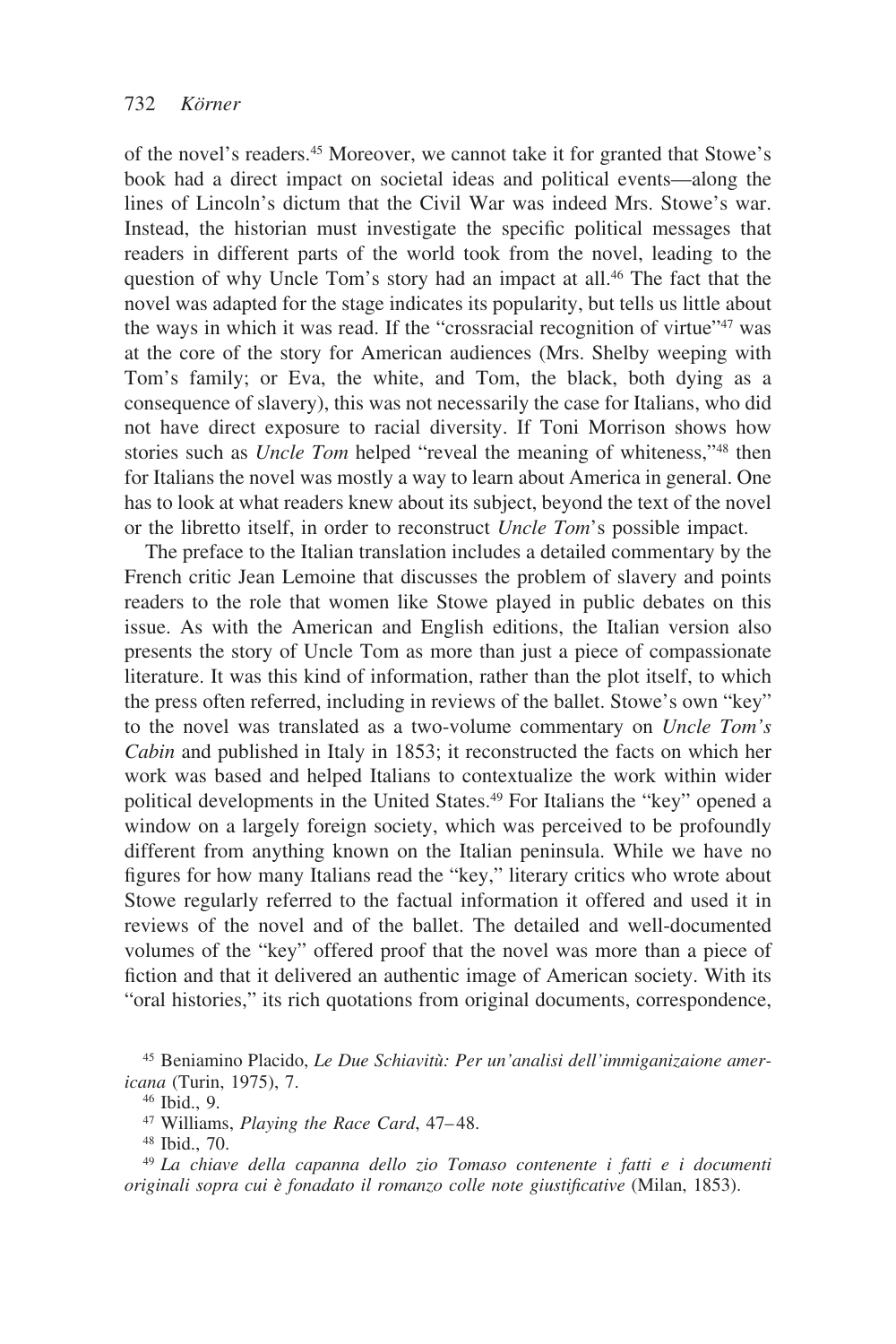legislation, and newspapers, the *Chiave* became one of the first socialanthropological studies of American life accessible to Italian readers in their own language.50

The novel itself also made it sufficiently clear that the story constituted an authentic account of life in America. In the last chapter of the final volume, Stowe explains the background to the plot, which was based on a careful character study of people living in a slaveholder society either as victims or as perpetrators. Referring to the original description of the person who became the model for the slave trader Legree, her postface underlines once more the barbarity of the slave economy: "He actually made me feel his fist, which was like a blacksmith's hammer, or a nodule of iron, telling me that it was *calloused with knocking down niggers.*" Situating the narrative in a realistic account of life in the United States, she continues that "this injustice is an inherent one in the slave system,—it cannot exist without it."51 For anybody not used to debates over the experience of slavery, as would be the case for the majority of Italian readers, the consequences of the slave trade for the individuals involved were almost inconceivable:

The writer has given only a faint shadow, a dim picture, of the anguish and despair that are, at this very moment, riving thousands of hearts, shattering thousands of families, and driving a helpless and sensitive race to frenzy and despair. There are those living who know the mothers whom this accursed traffic has driven to the murder of their children; and themselves seeking in death a shelter from woes more dreaded than death. Nothing of tragedy can be written, can be spoken, can be conceived, that equals the frightful reality of scenes daily and hourly acting on our shores, beneath the shadow of American law, and the shadow of the cross of Christ.52

The fact that these passages are included in foreign translations of the novel is important because it suggests that *Uncle Tom* could not be read as mere fiction, not even in countries that were at the time largely unaffected by political or religious debates over slavery. The documentary passages of the novel had an especially important impact on the construction of an image of America in Italy because, compared to Britain or France, economic and

<sup>50</sup> Another book about the United States which by that time was widely read among Italians was the 1856 edition of Carlo Botta's *Storia della guerra dell indipendenza degli Stati Uniti d'America* (Florence, 1856). Originally published in 1809, the new edition in two handy volumes made the work more widely accessible. However, unlike Stowe (and apart from descriptions of landscape), Botta offered little insight into contemporary life in America, concentrating his narrative on military events and leaders during the War of Independence.

<sup>51</sup> *La capanna dello zio Tomaso o la schiavitù*, Nuovissimo romanzo di Enrichetta Beecher Stowe, 4 vols. (Milano, 1852), 4:192; quoted after the American edition of Harriet Beecher Stowe, *Uncle Tom's Cabin* (New York, 2003), 506.

<sup>52</sup> Ibid., 197–98 (American ed., 509).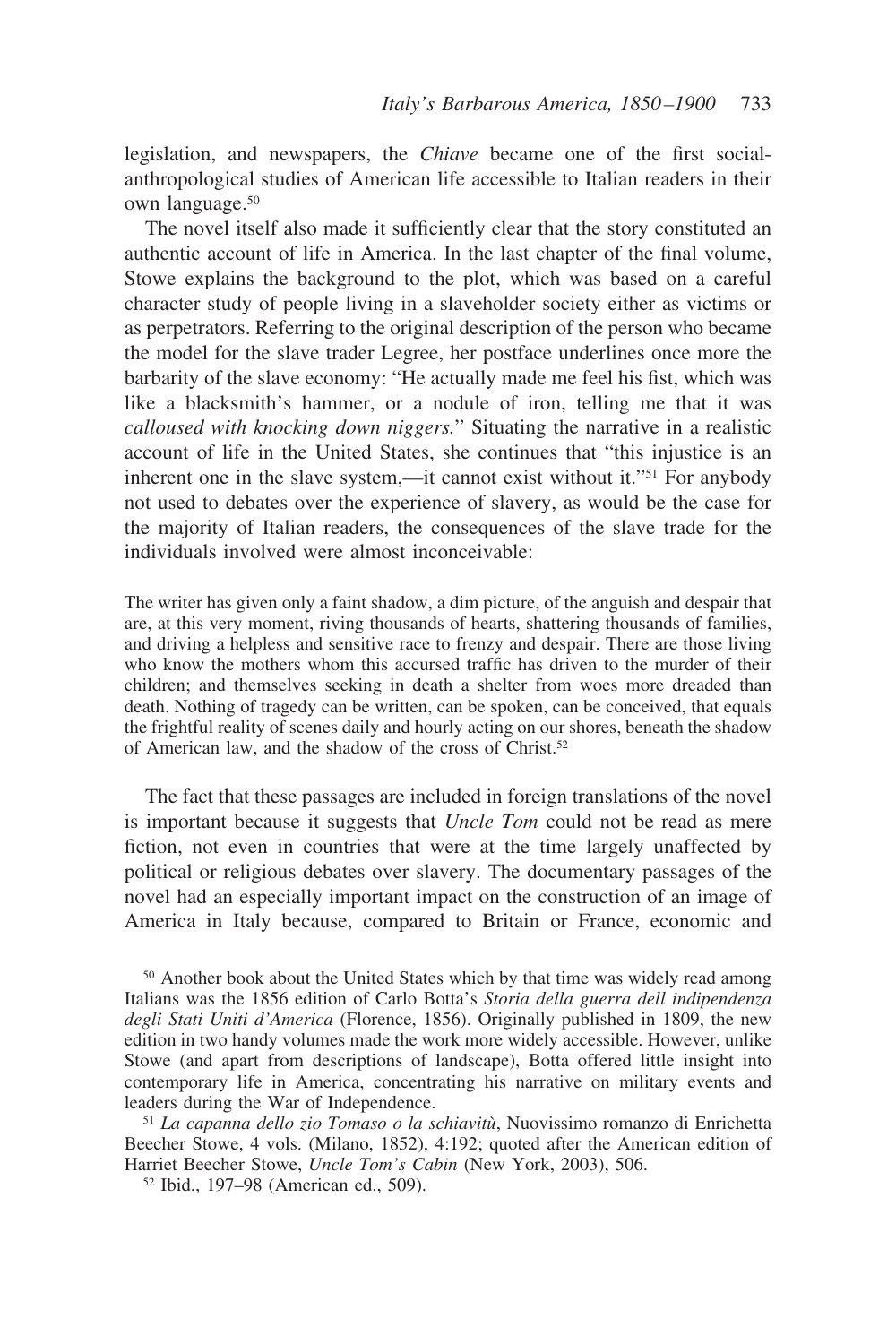diplomatic relations with the United States still played only a minor role, with the consequence that the circulation of information about the United States was limited. Also, emigration from Italy to the United States presented only a subsidiary phenomenon until the turn of the century: at the time, the preferred destinations for Italian emigrants were other countries in Europe or Brazil and Argentina.<sup>53</sup> Compared to Britain, which maintained a close relationship with the United States and a wide range of information readily available via periodicals, in Italy *Uncle Tom* played a comparatively more important role in the construction of an image of the United States because it represented a rare example of detailed documentation at a time when America was still terra incognita for many Italians.

Loosely based on selected scenes of the novel, Rota's ballet underlines the story's exotic aspect through the introduction of allegorical scenes that are not to be found in the original novel.<sup>54</sup> During the prelude to the ballet, nature deposits on earth two children, one white, one black, reminding both of them that they are brothers. Anger leads the white boy to suppress the black, subsequently making him his slave. In the original version (1853), the first scene that follows features a party at the house of Thompson, the English envoy to Washington, who is a member of a society for the emancipation of

<sup>53</sup> The United States established diplomatic relations with the Kingdom of the Two Sicilies in 1816, with Sardinia in 1840, and with the Papal States in 1848. After the execution of the patriotic priest Ugo Bassi in August 1849, the Pontiff's legate to the United States was expulsed. Roland Sarti, "La democrazia radicale: Uno sguardo reciproco tra Stati Uniti e Italia," in *La democrazia radicale nell'ottocento europeo*, ed. Maurizio Ridolfi (Annali Fondazione Giangiacomo Feltrinelli, 39) (Milan, 2005), 133–57, 137, 144–45. During the decade 1861–70 only 21,768 Italians migrated to a non-European country, compared to 99,272 Italians who migrated within Europe. In the decade 1881–90, 24,487 immigrated to the United States, but more than twice as many preferred Argentina or Brazil as their country of destination. The huge wave of migration to the United States started only during the first decade of the twentieth century, with a total number of 232,945. Istituto Centrale di Statistica, *Sommario di Statistiche Storiche dell'Italia, 1861–1975* (Rome, 1976), 34–35. For a general overview, see Anna Maria Martellone, "Italian Mass Emigration to the United States, 1876–1930: A Historical Survey," *Perspectives in American History* 1 (1984): 379– 423. On the preference for countries other than the United States, see also Maria Giovanna Pierattini, *"Vien via, si va in America, si parte": Un secolo di emigrazione pistoiese; Storia e storie, itinerari e mestieri* (Pistoia, 2002), 59.

<sup>54</sup> This summary synthesizes the following version of the libretto: *I Bianchi ed i negri. Azione storica-allegorica in tre quadri e sette scene del coreografo Giuseppe Rota. Riprodotta dal Coreografo Ferdinando Pratesi nel Regio Teatro della Scala nell autunno 1863*. Milan: Luigi di Giacomo Pirola (NYPL, WTC, LdB, no. 809). The original version staged in Milan in 1853 is similar to that presented in Bologna in 1858 and in Milan in 1863. The versions presented in Rome in 1858 and in Turin in 1875 contain further variations. As was the case for opera, it was common that individual theaters would add or cut parts of a work, according to the disposition and the requests of local artists. See, e.g., *L'Arpa*, October 18, 1858.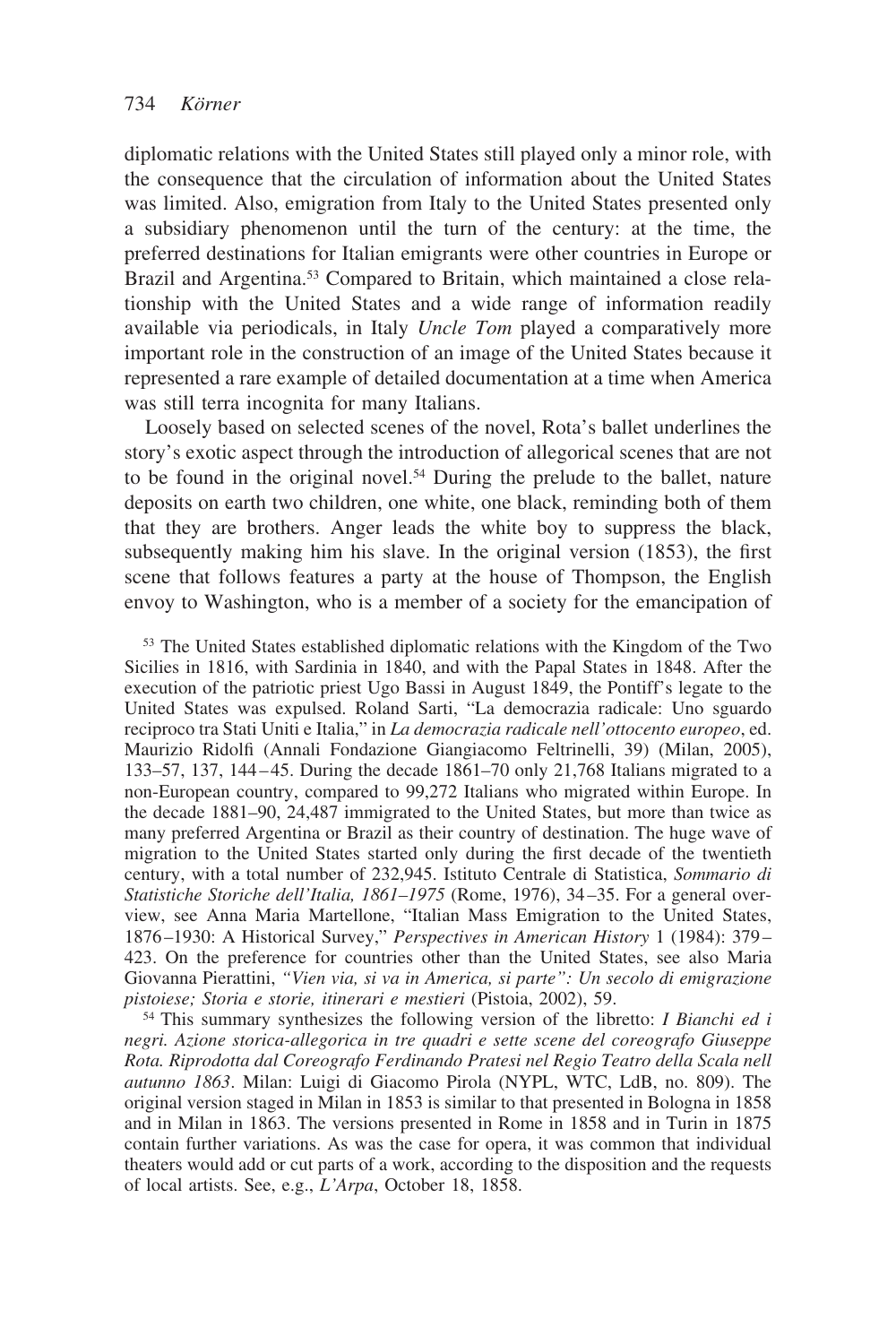Negroes. Unexpectedly, the fugitive slave George enters the room. He had been freed by Thompson and now hopes to liberate those who still share his former fate as slaves. Humanity provides George with guidance in the form of a book, the *Code of Truth*. In the second scene, George starts his mission on Legree's plantation, offering himself to the master as a new supervisor for his slaves. Legree makes indecent advances to the slave Dellay, but is interrupted by the arrival of his daughter, Angelina. In order to break Dellay's resistance and isolate her from her family, Legree decides to sell her father (Uncle Tom), her husband (Sab), and their young son (Henry) to the slave trader Christie. Angelina promises to protect the family from her father's evil intentions. Next, Legree discovers Dellay's husband, Sab, with a book and punishes him for intending to instruct himself. When Legree makes another attempt to conquer Dellay, Sab intervenes. Legree orders George to beat him. George refuses and is made to leave. Legree sells the three male members of the family to Christie. While Tom obeys, the rest of the family decide to escape. In the fourth scene, the family is hiding at the property of the merchant Gordon, whose life Sab had once saved. For a sum of money Gordon reveals the hiding place to Christie. While George helps Dellay and Henry to escape, Sab is caught in a fight. When he shoots Gordon he is arrested. In the penultimate scene, George convinces the incarcerated slaves to pray for God's help. When Legree enters the prison to retrieve his slaves they suddenly find the strength to oppose him. The ballet concludes with another allegorical scene, set in the Temple of Truth, where the Genius of Humanity ends centuries of racial division and unites blacks and whites forevermore.

Every libretto is no more than a loose adaptation of its literary source. While ballet makes it almost impossible to represent the narrative structure of a novel closely, Rota's allegorical scenes at the start and the end of the ballet serve the purpose of integrating the humanist intentions and religious motives of Stowe's novel. The fact that some of the ballet's first reviews criticized Rota for these additions to the novel's narrative demonstrates how closely audiences and critics associated the ballet with the novel.55 In his *libro da ballo*, Rota decided to conflate scenes from the two narratives of Stowe's novel: the story of Eliza (becoming Dellay in the ballet), heading north for freedom, and the story of Tom, sold south and dying under even more terrible conditions. There are some important variations between the different stagings of the ballet. In the 1858 version Angelina becomes Erichetta, a name read as

<sup>55</sup> *La Fama del 1853: Rassegna di Scienze, Lettere, Arti, Industria e Teatri*, November 14, 1853. *L'Italia Musicale*, January 4, 1858, opined that the literary source did not adapt itself to ballet. Much more positive was *Il Trovatore: Giornale Letterario, Artistico, Teatrale*, January 6, 1858. The caricatures reproduced in the issue of January 20, 1858, do not seem to criticize Rota's ballet but the management of Turin's Teatro Regio and the simultaneous performance of *Rigoletto*.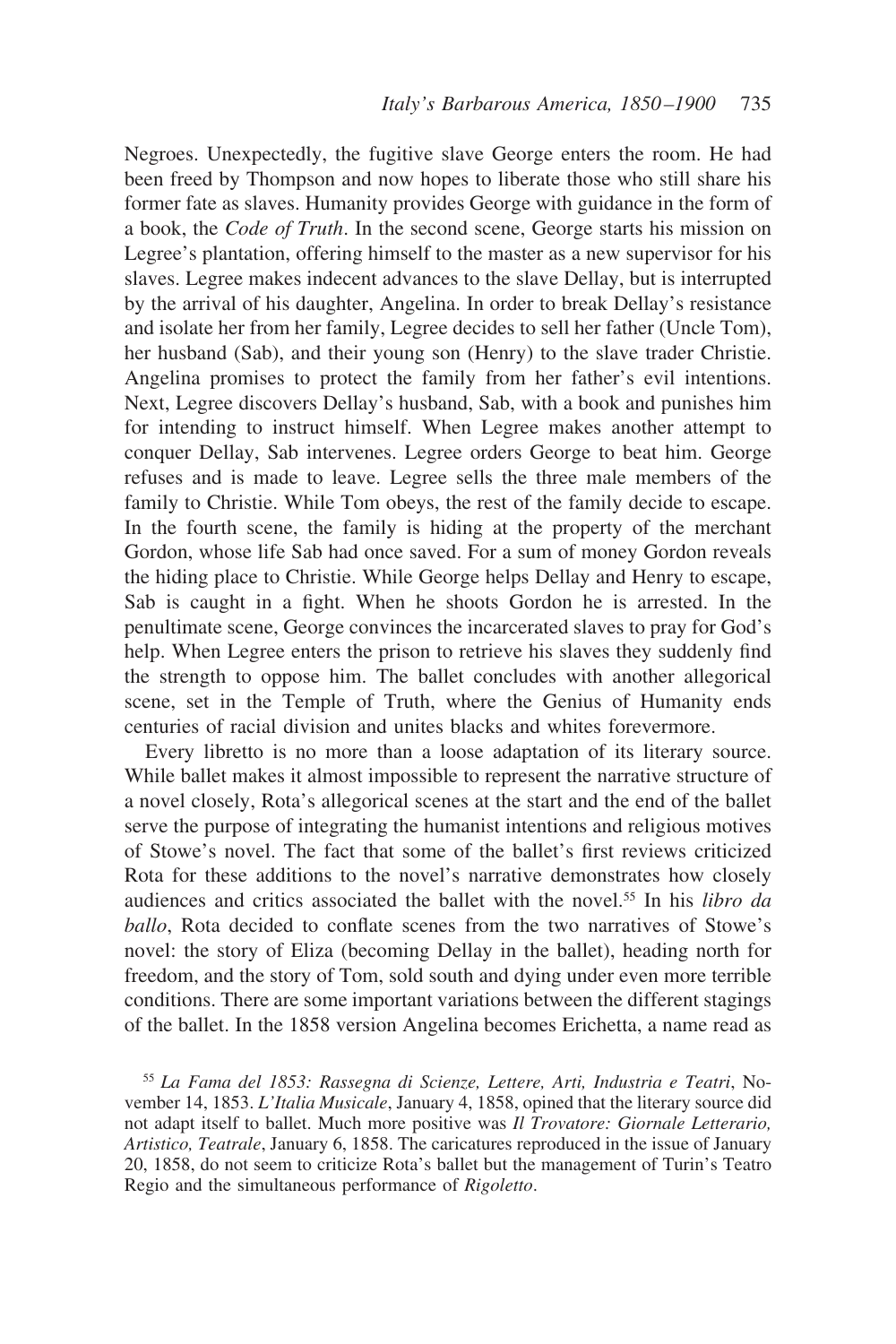an Italian version of Harriet. In the later stagings the *Book of Truth* of the 1853 version becomes the Bible. Uncle Tom himself plays a secondary role in all versions, but the novel also refers to him only in some sections. Despite these alterations to the plot, the choreography takes up many central elements of the novel, on which Stowe also commented in the "key": the devastation of family structures as a consequence of the slave trade, the sexual implications of the relationship between the master and his female slaves, the physical brutality of slaveholders and traders, the role of education and religion in the life of slaves. It is these themes that allowed Italians to catch up with the debates in countries like Britain, where over the past decades abolition had played a more important public role. In addition to commenting on general issues of the novel's adaptation and on the choreography itself, most reviews of the ballet go into detail in describing the narrative's sad and brutal content.56

Stowe became a star in Italy and was well known beyond circles of educated Italians. Visiting Rome in 1857, she would have disturbed those Americans in Rome who held Southern sympathies, but she certainly found admirers among the Italian people. Visiting the Castellani sculpture workshop and observing one of the two brothers carving the head of an Egyptian slave in onyx, she was recognized and greeted with the words: "Madam, we know what you have been to the poor slave. We ourselves are but poor slaves still in Italy; you feel for us; will you keep this gem as a slight recognition for what you have done?"57 As inappropriate as the comparison between American slaves and Italians in the Papal States might seem, one of the reasons for *Uncle Tom*'s popularity was the fact that Italians were able to compare their own fate to that of the oppressed slaves. Stowe was read and discussed in the context of general humanitarian concerns and ideas of liberation. In 1859, on her second visit to Italy, Stowe attended the meeting of the Tuscan Assembly at which the adherence of Tuscany to Piedmont was declared, which subsequently gave rise to the Unification of Italy<sup>58</sup>—clearly a symbol of connections between *Uncle Tom* and the liberation of Italy.

Despite the novel's role in Italian debates on America, certainly one should not overemphasize possible political readings of the ballet. In many respects the production fit in perfectly with the choreographer's more general interest

<sup>58</sup> Wright, *American Novelists in Italy*, 88–89.

<sup>56</sup> See in particular *L'Arpa*, October 18, 1858. The more critical reviews had less to do with the ballet's content than with the performance of individual dancers.

<sup>57</sup> Quoted in Van Wyck Brooks, *The Dream of Arcadia: American Writers and Artists in Italy, 1760–1915* (New York, 1958), 129. On her visit to Italy, see also Nathalia Wright, *American Novelists in Italy. The Discoverers: Allston to James* (Philadelphia, 1965), 87–89, although the author's discussion of Stowe's evaluation of the Catholic Church seems questionable.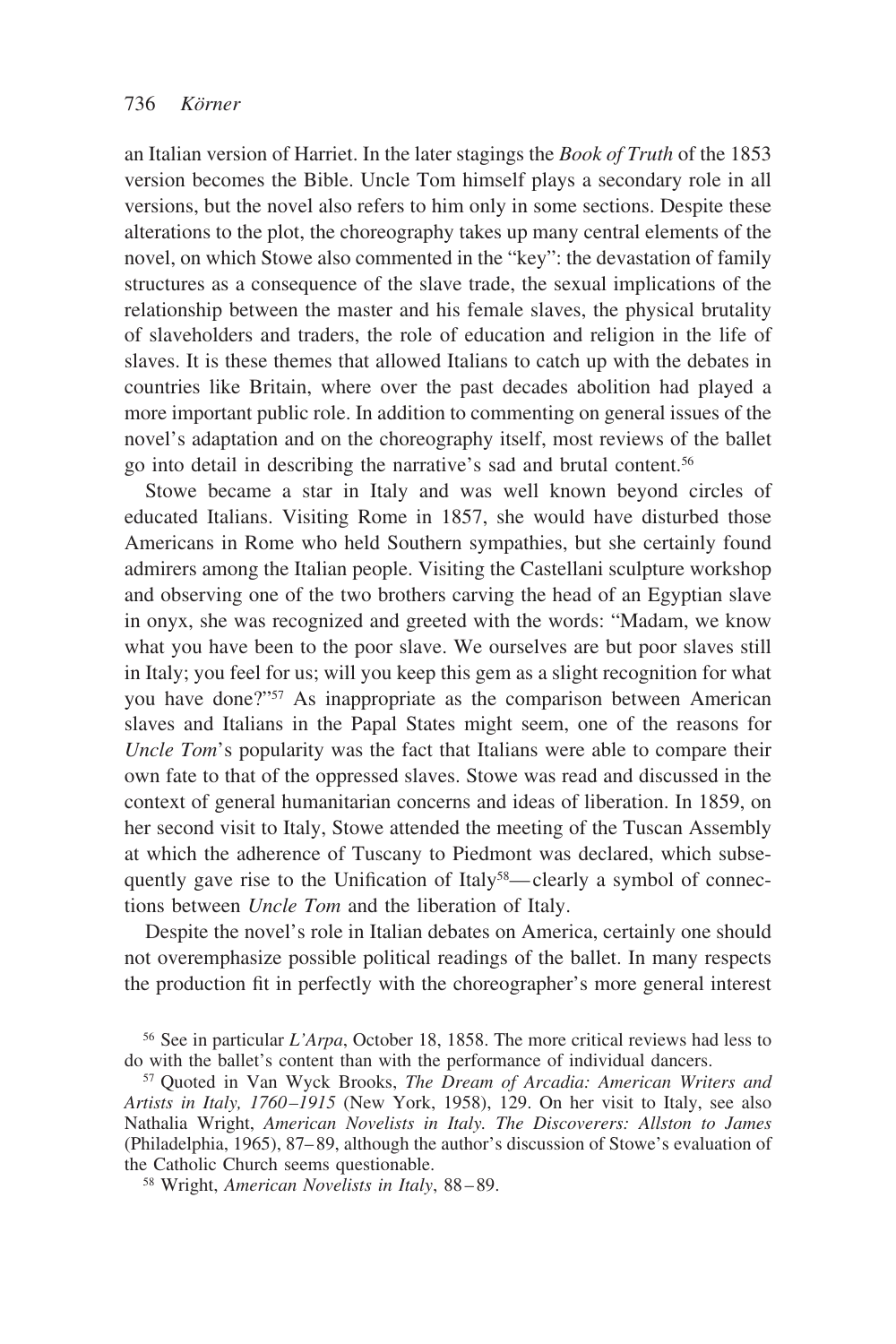in foreign and exotic topics.59 Moreover, when Rota presented his *Bianchi e Neri* slavery was not a new topic for the stage, at least if one includes the representation of slaves in the orientalizing genre of ballet and opera. Here slavery usually served to depict despotism and cruelty within cultures described as uncivilized or unenlightened, often in the form of humorist parody for the carnival season.<sup>60</sup> Intellectually, the association between slavery and *oscurantismo* reflected Montesquieu's belief that it had been Christianity that led to the abolition of slavery in Europe, despite the fact that other enlightened philosophers, such as the Abbé Raynal, were fully aware that the discovery of the New World was intrinsically linked to the beginning of the transatlantic slave trade.<sup>61</sup> However, by the time that nineteenth-century Italian ballets discussed slavery, even in most countries of the New World the problem had disappeared, with the notable exceptions of Cuba, Brazil—and the United States.

In addition to his *Uncle Tom* ballet, Giuseppe Rota treated slavery in several other pieces, for instance, in his Indian *Elda e Dielma* at the Roman Apollo Theater in 1861.<sup>62</sup> Probably the most spectacular example contrasting slavery and civilization on stage was Luigi Manzotti's ballet *Excelsior*, which premiered in Milan in 1881 and employed more than five hundred dancers.<sup>63</sup> Although by that time even the United States had ended slavery and was represented through images of the Brooklyn Bridge as a force of progress,

<sup>59</sup> In 1862 Rota presented a Chinese ballet at the Pergola in Florence, *Lo spirito maligno*, NYPL, WTC, LdB, no. 799.

<sup>60</sup> During the carnival of 1867 the famous choreographer Paolo Taglioni presented the ballet *Thea o la Fata dei Fiori* at La Scala, featuring slaves from Africa and the Near East. NYPL, WTC, LdB, no. 868. A few years later both La Scala and the Regio in Turin staged Pasquale Borri's *Nephte o il figliol prodigo*, also including Arab and African slaves. NYPL, WTC, LdB, no. 883 (Turin, 1869), no. 923 (Milan, 1873). In many of these pieces slavery was presented as an aspect of Orientalism. Paul Gilroy argues that slavery was at the center of the Enlightenment debates on the concept of modernity: *The Black Atlantic: Modernity and Double Consciousness* (Cambridge, MA, 1993).

<sup>61</sup> David Brion Davis, *The Problem of Slavery in Western Culture* (1966) (Oxford, 1988), 14–15. A powerful and widely circulated example of the Enlightenment view on slavery is also provided by Voltaire's *Candide*.

<sup>62</sup> *Elda e Dielma*, Apollo Theater, Rome, in 1861, featuring slaves in India: NYPL, WTC, LdB, no. 787. See also Antonio Pallerini's *L'Anello infernale ossia Folgore: Ballo fantastico in sei parti*, set in Cadice during the sixteenth century and performed at La Scala during the autumn of 1862: NYPL, WTC, LdB, no. 795.

<sup>63</sup> Luigi Manzotti, *Excelsior* (Milan, 1881); Carol Lee, *Ballet in Western Culture: A History of Its Origins and Evolution* (New York, 2002), 176; "Excelsior," in *The Encyclopedia of Dance and Ballet*, ed. Mary Clarke and David Vaughan (London, 1977), 134; Alberto Testa, *Storia della danza e del balletto* (Rome, 1994), 78; Jutta Toelle, *Bühne der Stadt: Mailand und das Teatro della Scala zwischen Risorgimento und Fin-De-Siècle* (Vienna, 2009), 120–22.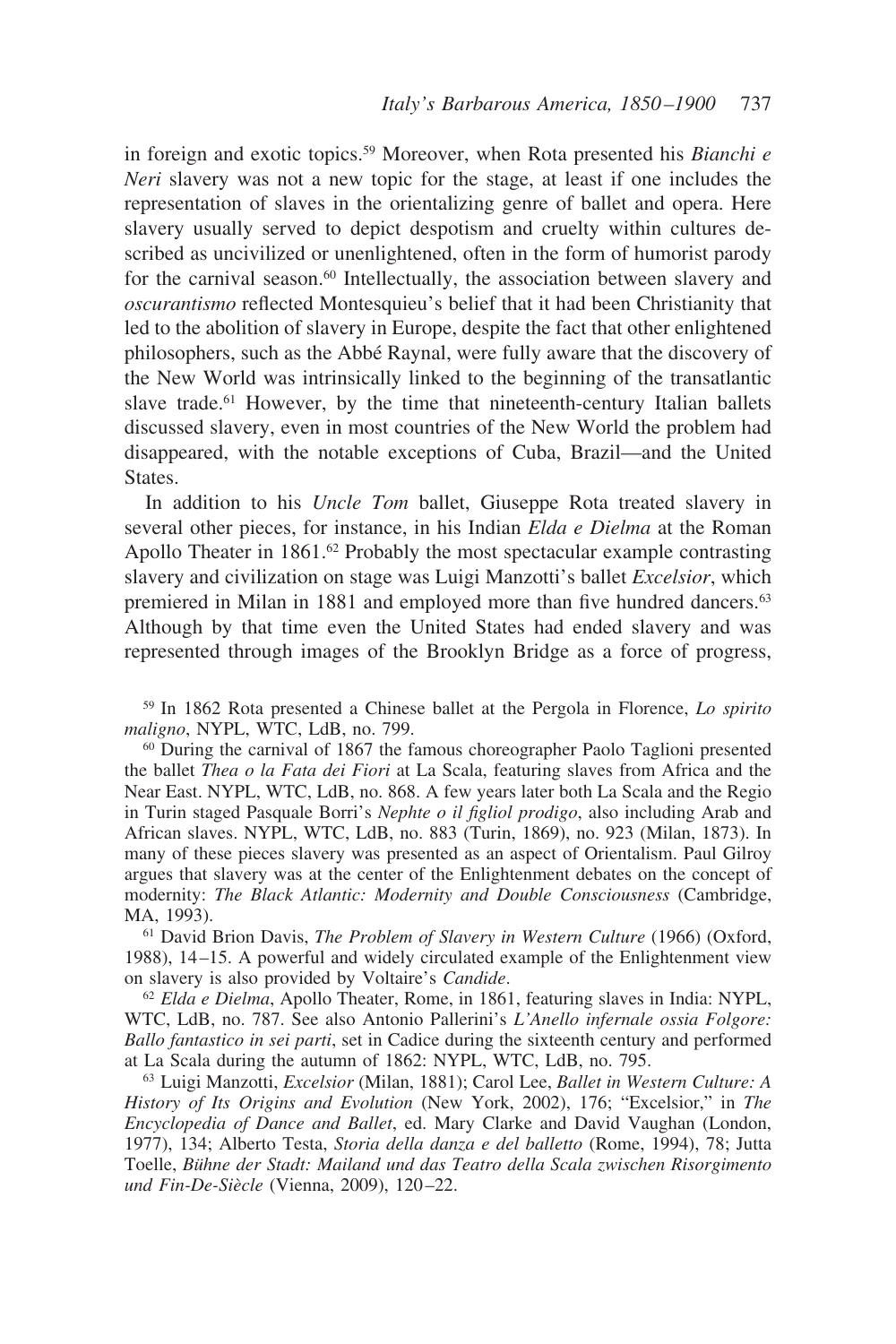Manzotti still refers the spectator back to the theme of Rota's *Bianchi e Neri*, first staged almost thirty years earlier. One of the images in *Excelsior* describes the opening of the Suez Canal, presenting Suez as a brotherhood of peoples, a land of utopian promise for all races living together under the authority of the Khedive.64 Through Verdi's *Aida*, premiered ten years earlier in Cairo in connection with the opening of the canal, Italians could easily engage with the setting. Central to Manzotti's scene is the liberation of the slaves (scene 8), presented in the form of a pas de deux featuring "Civilisation" and "the Slave."65 The similarity to Rota's pas de deux in *Bianchi e Neri*, together with the fact that Rota and Manzotti were known for having worked together closely on a number of productions, suggests that audiences made a connection between the two works. In the context of any ballet the pas de deux was of central importance, and it was usually anticipated impatiently by the audience, making it the focal point of the work. The slave in *Excelsior*, with his extravagant jumps, became the star of the ballet. *Excelsior* soon conquered all the major theaters of the world. Its first staging in 1881 reached a total of 103 performances, followed by productions at the San Carlo, the Regio in Turin, Trieste, Bologna, the Politeama in Florence, as well as stagings in both Americas (with 100 performances at Niblo's Garden in New York), at the Victoria in Berlin, the Zarzuela in Madrid, as well as at the Eden in Paris, where the 300 performances made a profit of  $2,100,000$  francs.<sup>66</sup> The two most important Italian choreographers of the nineteenth century, Rota and Manzotti, made their names through stagings that featured the end of slavery.

Theater continued to influence Italians' ideas of the New World. Musical representations of America included, among the more famous works, Donizetti's cantata *Cristoforo Colombo o sia la scoperta dell'America*, Verdi's *Un ballo*, mentioned above, and Franchetti's *Cristoforo Colombo*. <sup>67</sup> Travel and

<sup>64</sup> Claudia Celli, "Manzotti and the Theatre of Memory of the Nineteenth Century," in *Excelsior: Documenti e Saggi*, ed. Flavia Pappacena (Rome, 1998), 209–26, 221.

<sup>65</sup> Flavia Pappacena questions the ideological and political importance of the abolition scene in *Excelsior*, which also served as a pretext to introduce the obligatory pas de deux into a narrative otherwise dominated by mass scenes: ibid., "An analysis of the Ballet Structure," 269–81, 271–72.

<sup>66</sup> Flavia Pappacena, "The Transcription of the Ballet *Excelsior* and the Manuscript of the Theatre Museum at La Scala," in Pappacena, ed., *Excelsior*, 249–68, 249. Stagings abroad were usually produced by local directors and adapted with local sets.

<sup>67</sup> Paologiovanni Maione and Francesca Seller, "Cristoforo Colombo o sia la scoperta dell'America di Donizetti," *Studi Musicali* 34 (2005): 2, 421–49. For an overview of operas on the discovery of the New World, see Thomas F. Heck, "Toward a Bibliography of Operas on Columbus," *Notes* 49, no. 2 (December 1992): 474–97; see also his "The Operatic Christopher Columbus: Three Hundred Years of Musical Mythology," *Annali d'italianistica* 10 (1992): 236–78. The most important work on representations of America in Italian opera is Pierpaolo Polzonetti, *Italian Opera in the Age of the American Revolution* (Cambridge, 2011). For a general overview, see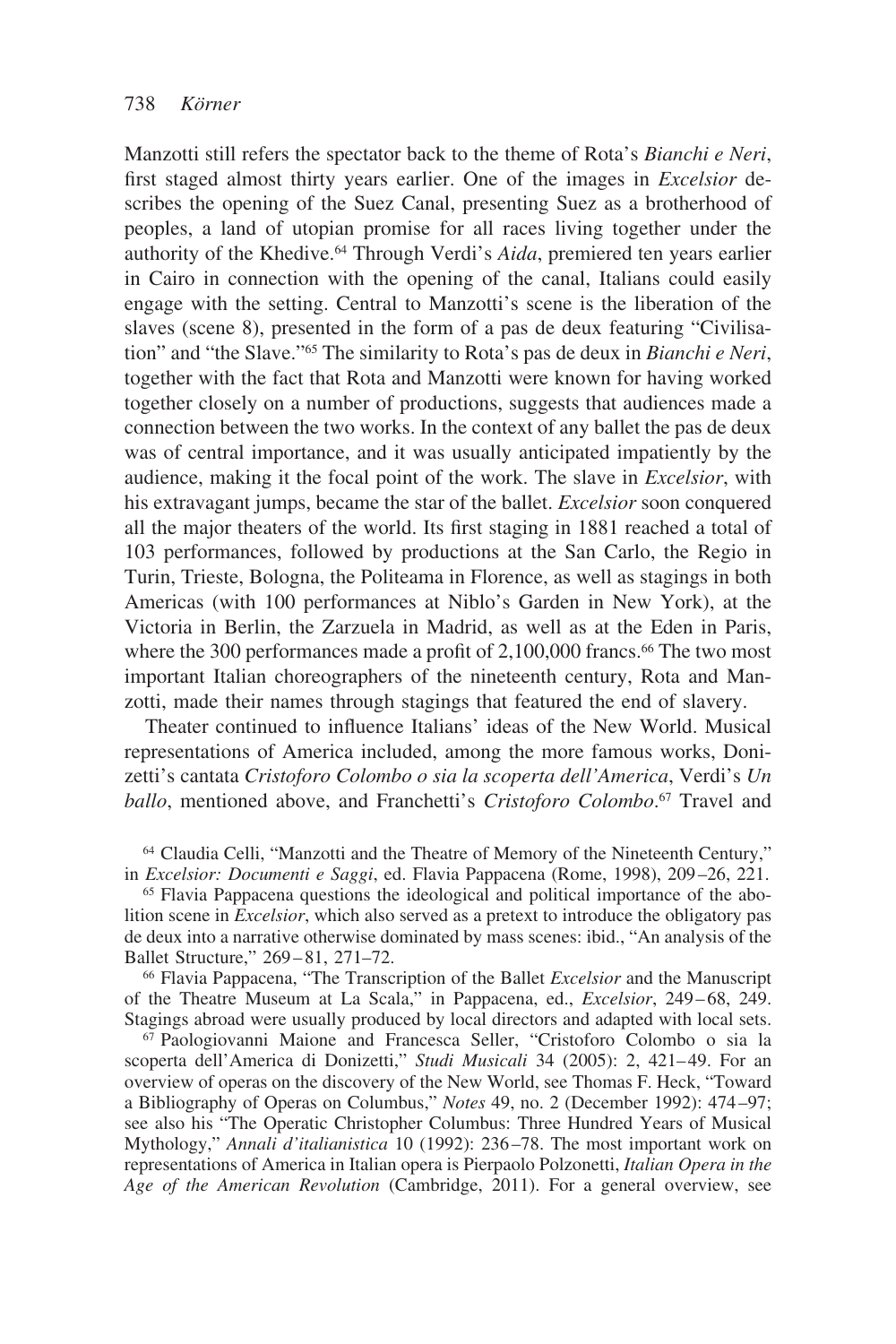discovery also provided popular topics in ballet.68 The composer of *Bianchi e Neri*, Paolo Giorza, established himself as an expert on the American theme: a few years after *Bianchi e Neri* he composed the music for Monplaisir's *Colombo*, a real hit on the Italian stages.<sup>69</sup> In these exotic ballets America was not just a new but a different world, treated in a rather monolithic fashion and often emphasizing its natural otherness. The enlightened humanism of Western civilization contrasts with the character of the *bon savage* in the New World or the despotism of noncivilized peoples. Reading *Bianchi e Neri* within the context and the history of this genre, it is striking that in staged representations the United States is portrayed as lacking the values and the culture that characterized the Europe of the Enlightenment. What Stowe's America seemed to represent was a particularly brutalized form of what until now had characterized non-European societies.

It is exactly this aspect—slavery contradicting the ideals of civilization and progress—that references to the United States in the reviews of *Bianchi e Neri* underline. On the occasion of the ballet's 1863 revival, the Milanese literary journal *La Fama* describes William Wilberforce's early nineteenth-century movement against the transatlantic slave trade. It had been widely assumed that the "trade of human flesh" would disappear from the globe as a consequence of the movement's success: "Unfortunately, one did not consider the indomitable tenacity of the Anglo-Saxon race in the Southern United States. They are united around an antisocial principle, based on the pure reason of force: that the white man owns the black, a principle sanctioned by laws,

Jürgen Maehder, "The Representation of the Discovery on the Opera Stage," in *Musical Repercussions of 1492*, ed. Carol E. Robertson (Washington, DC, 1992), 257–83; Franchetti's *Cristoforo Colombo*, on a libretto by Luigi Illica, was commissioned by the city of Genoa and premiered under Mancinelli in 1892, followed by presentations in Treviso and at Bologna's Comunale under Toscanini. For contemporary pictorial representations see, e.g., Palagio Palagi's Columbus scenes in Claudio Poppi, ed., *L'ombra di core: Disegni dal fondo Palagi della Biblioteca dell'Archiginasio* (Bologna, 1989), 37–39; probably more influential was the monument by Vincenzo Vela ("Colombo e l'America") for the World Exhibition of 1867, presenting Columbus generously protecting a female Native American nude: see illustration in *L'Universo Illustrato* 2, no. 8 (November 1867): 129–30.

<sup>68</sup> For American themes in ballet, see also Raimondo Fidanza's *Colombo, ossia La Scoperta del Nuovo Mondo* (Genoa, 1802); Cohen, "Feme di Gelosia!" 558; *Colombo all'isola di Cuba, azione mimica di mezzo carattere in Quattro parti di Antonio Monticini*, represented at La Scala in the autumn 1832 and again at the Regio in Turin in 1838: NYPL, WTC, LdB, nos. 332 and 431.

<sup>69</sup> NYPL, WTC, LdB, no. 819. Along with *Colombo* and his celebrated ballet *Brahma*, Ippolito Monplaisir created *L'Isola degli Amori*, a *ballo fantastico* about Vasco da Gama, performed in 1861 at La Scala in Milan as well as the Teatro Apollo in Rome. NYPL, WTC, LdB, nos. 785 and 793.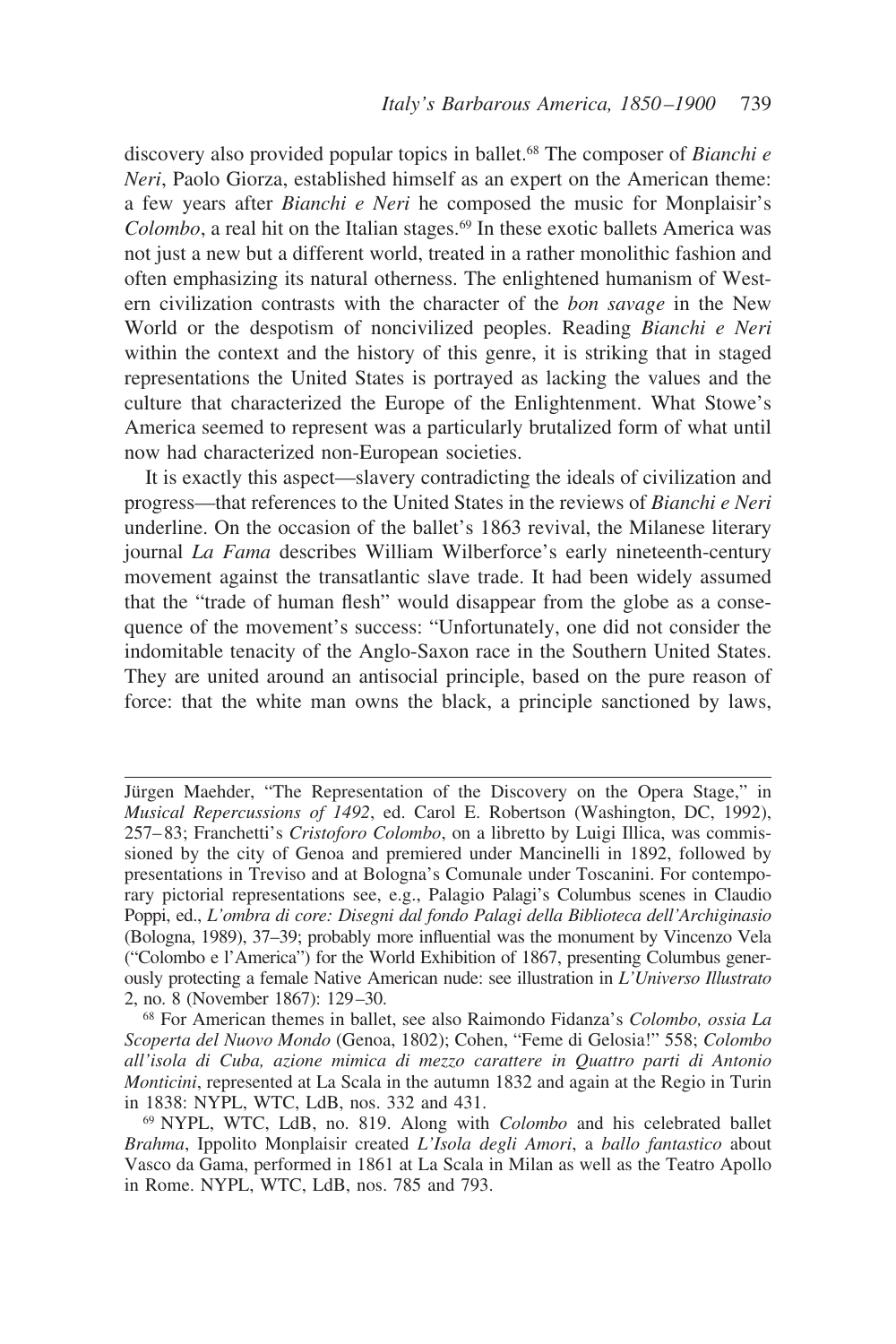which treat these men as simple objects, to be exploited and commercialized like wild beasts."70 Not only is it remarkable that the review of a ballet would engage in debates about this wider historical and social context of slavery; the author also presents his readers with a condemning judgment on U.S. society. The article goes on to outline the implications of slavery for the United States' constitutional system, leading to the causes of the current Civil War, "the most horrible massacre in the history of humankind."71 In Italy the review of a ballet could cover wide territory.

#### TWO UNIFICATIONS

When *Bianchi e Neri* first toured Italy in the 1850s, slavery represented only one image among many that Italians associated with America. These images were largely determined by the particular circumstances and the perspective of the observer. For instance, the American War of Independence almost coincided with the awakening of national sentiment in Italy, leading later generations of Italian patriots to look across the Atlantic for lessons.72 When in the middle of the following century Stowe pointed to the Christian motives behind the fight for abolition, this seemed to confirm that freedom of religion, as practiced in the United States, encouraged political liberation. This could not go unnoticed in Italy, where until 1848 popular religion played an important role in creating a mass basis for the national movement. Meanwhile, national liberation was also understood as liberation from Papal dominion and as the end of a theocratic system of government. As a matter of fact, in 1863 the Republican almanac *L'amico di casa* saw no difference "between Jews in the Papal States and Negroes in America."73 Apart from her admiration for the Catholic Church's symbolism and its spirituality, Stowe echoed the condemnations by Italian patriots of the Church's tyranny and made the Pope's "perverted religion" the topic of another, less known novel, *Agnes of Sorrento*. <sup>74</sup> Italian

<sup>70</sup> *La Fama del 1863*, September 29, 1863.

<sup>71</sup> Ibid.

<sup>72</sup> Botta's *History of the War of the Independence* is certainly of interest here, but certain claims regarding these connections need further investigation. See, in this context, Carlo Dionisotti, *Vita di Carlo Botta* (Turin, 1867); Jordan D. Fioere, "Carlo Botta: An Italian Historian of the American Revolution," *Italica* 28, no. 3 (September 1951): 155–71; more recently Luciano Canfora and Ugo Cardinale, eds., *Il Giacobino Pentito: Carlo Botta fra Napoleone e Washington* (Rome, 2010).

<sup>73</sup> *L'Amico di Casa: Almanacco Popolare Illustrato. 1863* (Turin, 1862).

<sup>74</sup> The novel was written in the winter of 1859–60 during her second visit to Italy. During the trip she visited Florence, Rome, and Naples, as well as Como, Milan, Verona, and Venice. William L. Vance, *America's Rome* (New Haven, CT, 1989), 2:22; Wright, *American Novelists in Italy*, 88, 90–103. On the Catholic reaction to *Uncle Tom*, see Rossi, "Uncle Tom's Cabin and Protestantism in Italy."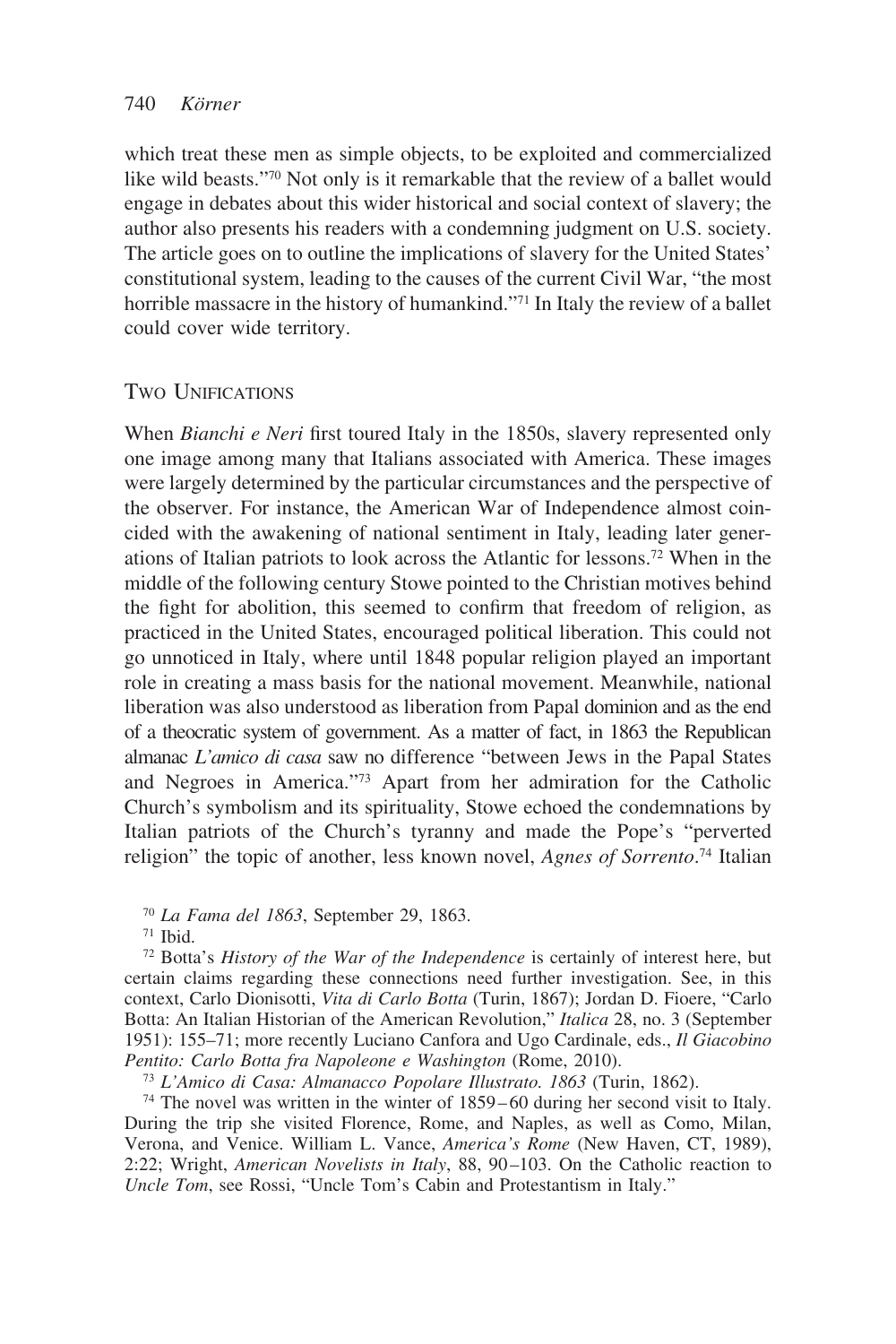anticlericals found a willing supporter in the first American minister to the Kingdom of Italy, George Perkins Marsh, who "indulged in anti-Papal diatribes" and regarded the Catholic Church as an institutionalization of "tyranny, reaction and superstition."75 Meanwhile, the narrative of a "racialized Christlike passion,"76 with the devout Uncle Tom being beaten to death by his master, responded to a religious sentiment that was also shared by many Italian anticlericals. All this facilitated the Italian response to Stowe's mission and to *Uncle Tom* in particular.

As can be seen from reactions to *Uncle Tom* and to *Bianchi e Neri*, the relationship between the Risorgimento and the United States went beyond widespread admiration for America's practice of religious freedom. The United States had been a mecca for European exiles not just after 1848 but as early as 1835 when, on his accession to the Austrian throne, Ferdinand I had issued an imperial rescript granting to Italian prisoners a commutation of sentence on condition that they agreed to be deported to America. However, while some accepted the condition, others preferred to serve out their sentences in prison.77 European revolutionaries knew that public opinion in the United States was not unanimous in its support for their uprisings, that many Americans feared radical socialism and the negative consequences of revolution for their business relations with the old continent. Despite the fact that a number of American envoys to Italy supported the process of Unification, officially the government of the United States adopted a policy of strict neutrality.78 Catholic Americans condemned Italian patriots for their treatment of the Pope.79 Despite the fact that Garibaldi's arrival in the United States had

<sup>75</sup> Mary Philip Trauth, *Italo-American Diplomatic Relations, 1861–1882: The Mission of George Perkins Marsh, First American Minister to the Kingdom of Italy* (Washington, DC, 1958), xv; David Lowenthal, *George Perkins Marsh: Versatile Vermonter* (New York, 1958).

<sup>76</sup> Williams, *Playing the Race Card*, 47.

<sup>77</sup> Rossi, *The Image of America in Mazzini's Writings*, 13; Marco Sioli, "Se non c'è il conquibus si muore come cani: Luigi Tinelli a New York (1851–1873)," in Fiorentini and Sanfilippo, eds., *Gli Stati Uniti e l'Unità d'Italia*, 141–50, 141.

<sup>78</sup> Daniele Fiorentino, "La politica estera degli Stati Uniti e l'unità d'Italia," in Fiorentini and Sanfilippo, eds, *Gli Stati Uniti e l'Unità d'Italia*, 45–81. See also Riall, *Garibaldi*, 113, 166. When Americans supported the Risorgimento it was often not out of idealism but anticipating future economic benefits from a potential market for American products. See Paola Gemme, *Domesticating Foreign Struggles: The Italian Risorgimento and Antebellum American Identity* (Athens, GA, 2005), 6.

<sup>79</sup> Giuseppe Monsagrati, "Gli intellettuali americani e il processo di unificazione italiana," in Fiorentini and Sanfilippo, eds., *Gli Stati Uniti e l'Unità d'Italia*, 17–44, 18; Vance, *America's Rome*, 2:122–24, 129. See also Leonardo Buonomo, *Backward Glances: Exploring Italy, Reinterpreting America (1831–1866)* (Teaneck, NJ, 1996), as well as the essays in Robert K. Martin and Leland S. Person, eds., *Roman Holidays: American Writers and Artists in Nineteenth-Century Italy* (Iowa City, 2002).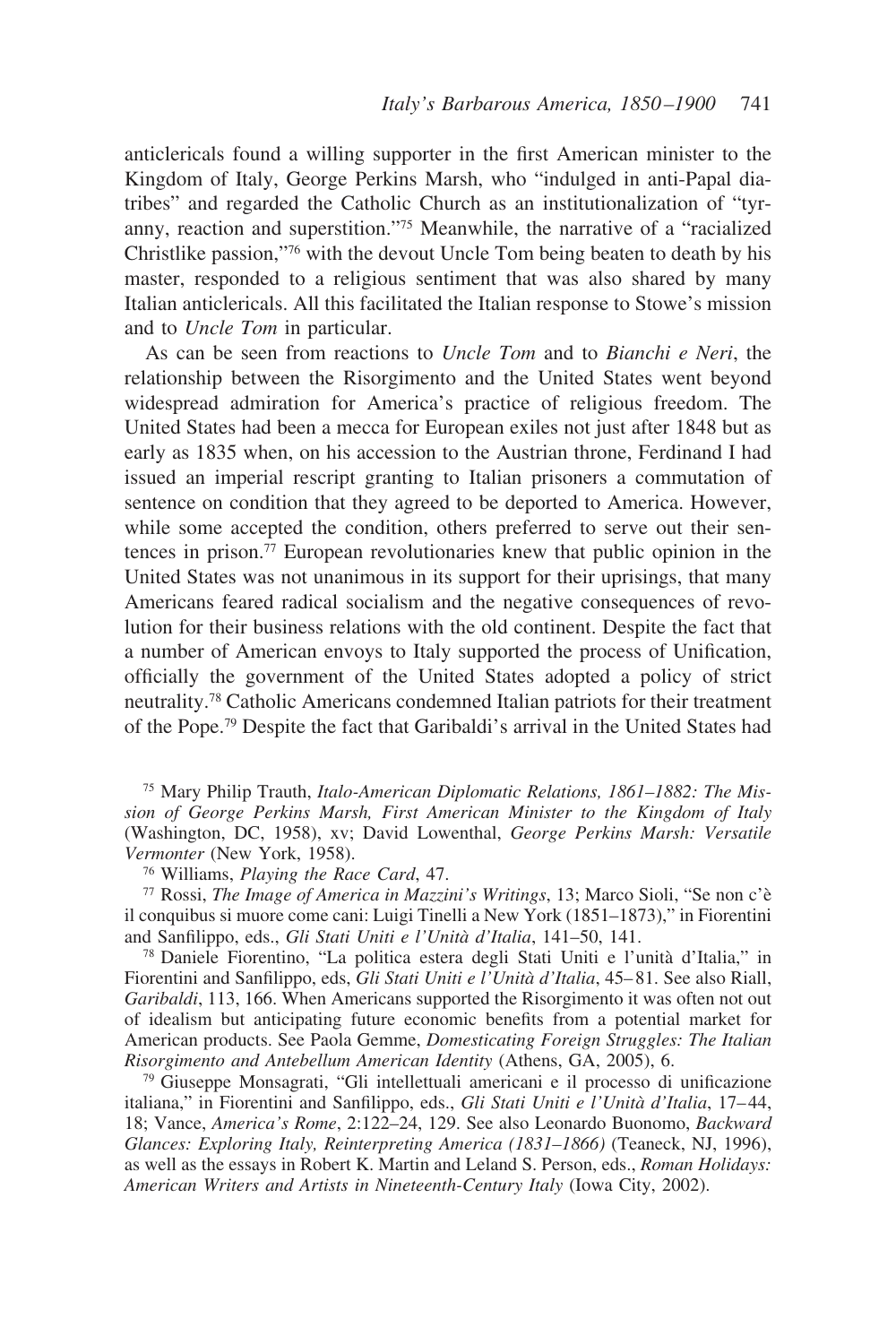been greeted with a great deal of anticipation, and he was frequently compared to General Washington, widely read accounts of his life did not present a rosy picture of his experiences in the United States.<sup>80</sup> One of the first Italian novels of emigration, published by the Mazzinian Antonio Caccia just after 1848, presented the unpleasant image of an American nativist who resented "the daily arrival of hungry Europeans."<sup>81</sup> Much of this was known to Italian observers and influenced the construction of a rather ambivalent image of the United States.

For some Italians the United States' federal constitution seemed to offer a blueprint for political Unification.82 However, even the federalist Carlo Cattaneo was aware of differences in political traditions and geopolitical circumstances between the New and the Old World and often looked for federal models elsewhere, in Switzerland or in Italy's own history.83 For others there was something fundamentally wrong with the American understanding of

<sup>80</sup> The fact that he is so very brief on his period in New York speaks for itself. Giuseppe Garibaldi, *Memorie Autobiografiche* (Florence, 1888), 264 ff.; Jessie White Mario, *Garibaldi e i suoi tempi* (Milan, 1884), 364–65. See also Lucy Riall, *Garibaldi: Invention of a Hero* (New Haven, CT, 2007), 107 ff.; Alfonso Scirocco, *Garibaldi: Citizen of the World* (Princeton, NJ, 2007), 192, 193. For comparisons between Garibaldi and Washington, see Francesco Bertolini, *Garibaldi e la nuova Italia* (Naples, 1882), 6, 9. For further examples, see also Dennis Mack Smith, *Garibaldi* (London, 1957), 69.

<sup>81</sup> Antonio Caccia, *Europa ed America* (1850). The two protagonists of the novel were surprised how little interest Americans had in their revolution. Emilio Franzina, *Dall'Arcadia in America: Attività letteraria ed emigrazione transoceanica in Italia* (Turin, 1996), 43. On criminalizing southern Italians in America, see also Anthony V. Margavio, "The Reaction of the Press to the Italian-American in New Orleans, 1880–1920," *Italian Americana* 4, no. 1 (Fall/Winter 1978): 72–83.

<sup>82</sup> Sarti, "La democrazia radicale," 137. See also Pierangelo Schiera, "Centralismo e federalismo nell'unificazione statal-nazionale italiana e tedesca," in *Centralismo e federalismo tra Otto e Novecento: Italia e Germania a confronto*, ed. Oliver Janz, Pierangelo Schiera, and Hannes Siegrist (Bologna, 1997), 21–46; Marco Meriggi, "Centralismo e federalismo in Italia: Le aspettative preunitarie," in ibid., 49–63; Ernesto Ragionieri, *Politica e amministrazione nella storia dell'Italia unita* (Rome, 1979), 97; Don H. Doyle, *Nations Divided: America, Italy, and the Southern Question* (Athens, GA, 2002), 29; Maurizio Isabella, *Risorgimento in Exile: Italian Émigrés and the Liberal International in the Post-Napoleonic Era* (Oxford, 2009), 60–62. In the context of these debates the Italian reception of de Tocqueville obviously played a role, even if after 1849 he was widely perceived as the French foreign minister responsible for the end of the Roman Republic. Maurizio Ridolfo, "La Démocratie en Amérique di Tocqueville e la sua ricezione nell'Italia del Risorgimento," in Fiorentini and Sanfilippo, eds., *Gli Stati Uniti e l'Unità d'Italia*, 133–39.

<sup>83</sup> The most important study on this topic is Filippo Sabetti, "Cattaneo e il modello americano: Per una scienza politica nuova," in *Carlo Cattaneo: I temi e le sfide*, ed. Arturo Colombo, Franco della Peruta, and Carlo G. Lacaita (Milan, 2004), 345–66; also Filippo Sabetti, *Civilization and Self-Government: The Political Thought of Carlo Cattaneo* (Lanham, MD, 2010).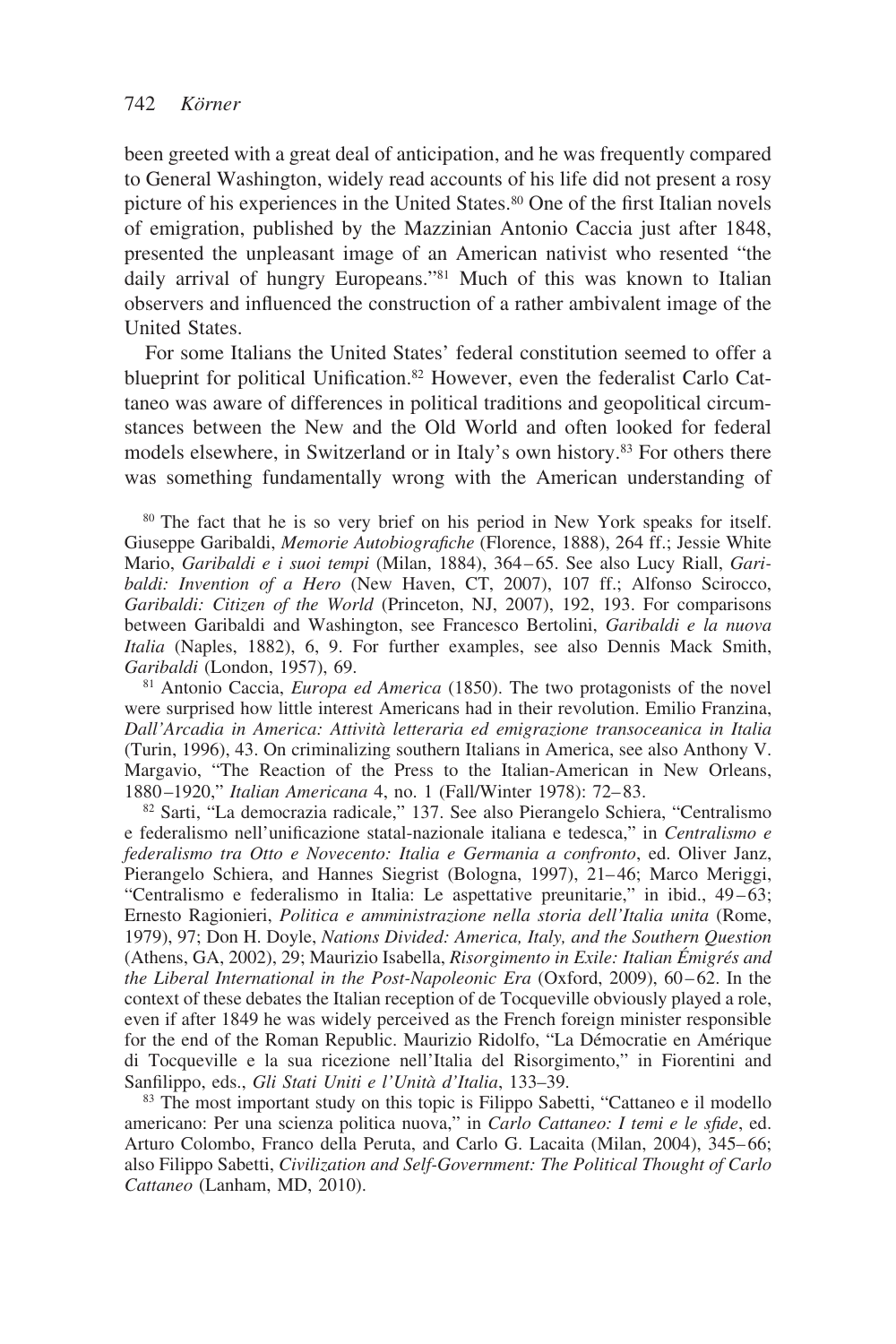freedom. Mazzini criticized America's republican thought for stifling "the principle of association under the omnipotence of the individual . . . and enthron[ing] selfish interests and materialism." With reference to the United States' federal constitution, in 1838 he confessed his "cordial antipathy for the very name of that country."84 Mazzini considered the federal model a great risk for the future of his movement, favoring instead the Republican centralism of the French revolutionary tradition.<sup>85</sup> The Italian reviews of Rota's ballet pointed to the fact that it was federalism that enabled American slaveholders to oppose abolition.<sup>86</sup> The Civil War proved those voices that had questioned the practicality of federalism altogether to be right.

These constitutional debates notwithstanding, and even after Unification, for a surprisingly large number of Italians America did not mean much at all or was simply a nonentity. As Leonardo Buonomo has pointed out, "its citizens were commonly called *inglesi* [English], a frequent cause of irritation for U.S. travelers and an actual disadvantage: among all foreign visitors of Italy, the least popular were precisely those from England."87 Even Italians who were well read in political geography, like Carlo Cattaneo, included the American people among the *stirpe britannica*, and Prime Minister Baron Bettino Ricasoli spoke about the "glory of the razza Anglo-Sassone in the two hemispheres."88 For many Italians the distinction between the United States and South America was also far from obvious, and frequently one notices their confusion about which territories of the New World actually formed part of the northern Republic. As mentioned earlier, this was also because ideas of America were often based on a very limited acquaintance with literature on the New World. Even a fervent reader such as Mazzini knew hardly more than the works of James Fenimore Cooper.89 This changed with the reception of Stowe; and after the American Civil War Italian periodicals started writing in more detail about events and political developments across the Atlantic, presenting a shockingly brutal image of life in the war-torn society.

<sup>84</sup> Quoted in Rossi, *The Image of America in Mazzini's Writings*, 5, 14. See also Dennis Mack Smith, *Italy: A Modern History*, new ed. (Ann Arbor, MI, 1969), 13–14. See in this context also the monarchical-federal pamphlet by Alessandro Luigi Bargani, *Progetto di costituzione dei Regni Uniti d'Italia offerto ai circoli politici e federativi degli Stati italiani da un cittadino degli Stati Uniti d'America* (Turin, 1848).

<sup>85</sup> Rossi, *The Image of America in Mazzini's Writings*, 6–7; Sarti, "La democrazia radicale," 139, 147.

<sup>86</sup> *La Fama del 1863*, September 29, 1863.

<sup>87</sup> Buonomo, *Backward Glances*, 18.

<sup>88</sup> Carlo Cattaneo, "Di alcuni stati moderni" (1842), in Cattaneo, *Scritti storici e geografici*, ed. Gaetano Salvemini and Ernesto Sestan (Florence, 1957), 1:255–301, 272–73. For Ricasoli: *La Nazione*, March 29, 1862.

<sup>89</sup> Rossi, *The Image of America in Mazzini's Writings*, 2–3. On the appeal of Cooper to emigrants from Europe, see also Andrew Rolle, *The Immigrant Upraised: Italian Adventurers and Colonists in an Expanding America* (Norman, OK, 1968), 26, 59.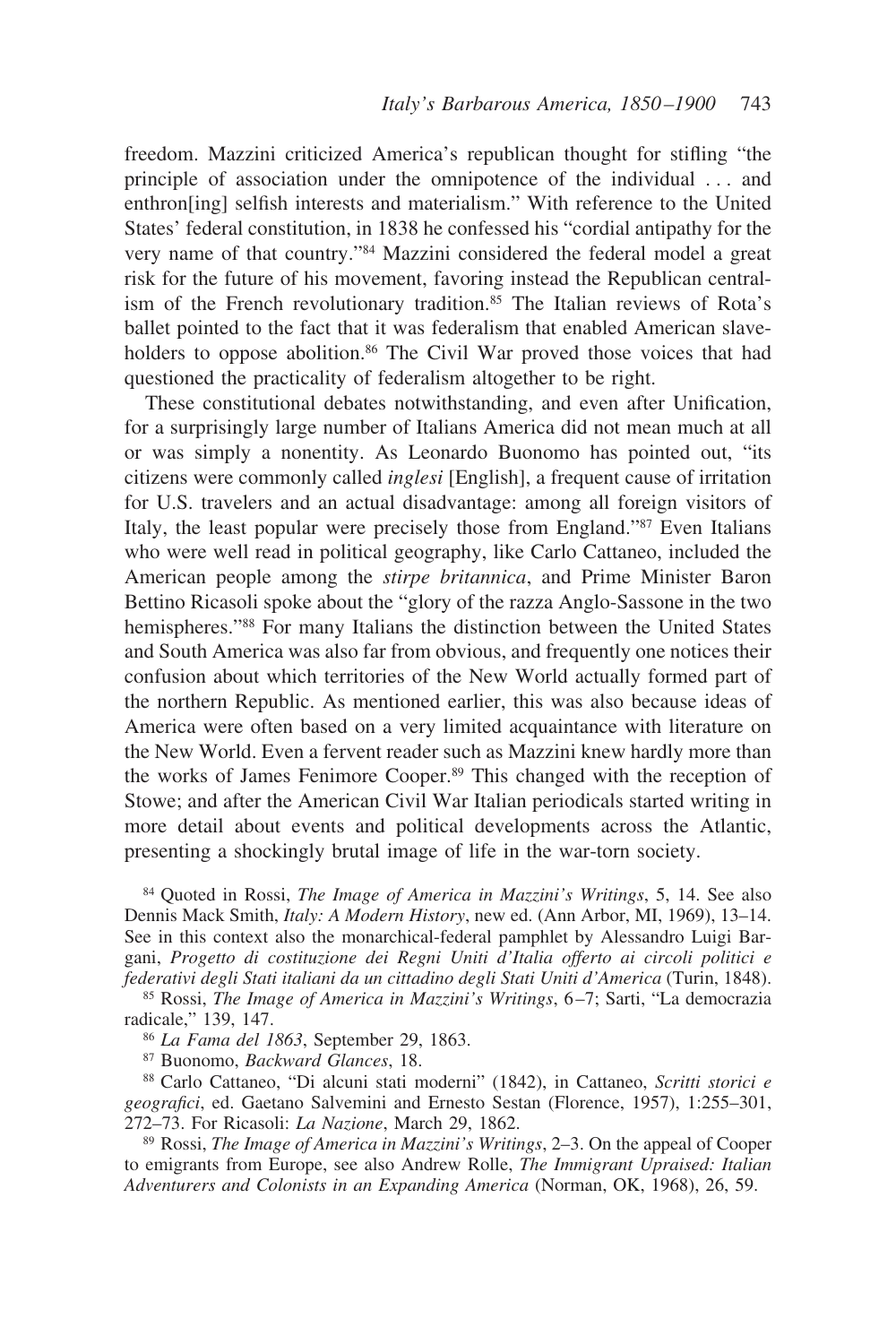#### 744 *Körner*

The 1860s were also the years in which novels about emigration as well as about life and travel in America became increasingly popular and were translated into Italian, often transmitting the idea of a rough and uncivilized society.90 Although certainly not prejudiced against Americans, Giovanni Capellini, the future rector of Bologna's university, included in his travel account numerous episodes illustrating the contrasting manners of the New and the Old World. He was shocked by the cultural realities of a society that denied the "natural distinction" between social classes. He presented disturbing images of those areas directly affected by the battles of the Civil War. In the hotels where he stayed he had to keep a Colt under his pillow, while mice danced on his blanket and happily ran across his face!<sup>91</sup> Even for Capellini, a traveler with ample experience of the Italian South, America was hard to take in. While these ambivalent representations of the United States contrasted with the earlier image of the United States as the realization of Enlightenment ideals, they seemed to confirm the brutality alluded to in Stowe's novel and Rota's ballet.

### ITALIAN LESSONS FROM THE AMERICAN CIVIL WAR

Lincoln became president of the United States just ten days before Vittorio Emanuele was proclaimed king of Italy; the United States was the first country to recognize the Kingdom of Italy. Despite the recent secession of the Southern states, Americans continued to follow events in Italy, and in January 1861 *La Nazione* reported on a meeting in New York that brought together more than three thousand people in support of Garibaldi.<sup>92</sup> Likewise, while Italians had reason enough to concentrate on their own Civil War, they followed the news about the escalating conflict across the Atlantic closely. When Ricasoli voiced his support for the constitutional authorities of the North, he did this also in the awareness of the secessionist ambitions of Papal and Southern legitimists in Italy. However, the Italian response to the American Civil War went beyond a shared concern for the integrity of the nationstate. Because of their close engagement with Stowe and Rota, Italians were able to engage with this conflict on a much more personal and emotional basis, and references to Uncle Tom in general debates about America suggest that

<sup>90</sup> Franzina, *Dall'Arcadia in America*, 76. Gerstaecker, whose stories also appeared in the periodical press, often presented Americans as uncivilized and bold: *L'Universo Illustrato* 1, no. 8 (November 1866): 122–24. Italians were particularly taken by Poe's stories, but also by what they knew about his own life: Gustavo Tirinelli, "Edgardo Allan Poe," *Nuova Antologia*, 2nd ser. 4, no. 4 (April 1877): 731–62.

<sup>91</sup> Giovanni Capellini, *Ricordi di un viaggio scientifico nell'America settentrionale nel 1863* (Bologna, 1867), 20–21.

<sup>92</sup> *La Nazione*, January 10, 1861. See, for similar campaigns, Riall, *Garibaldi*, 296.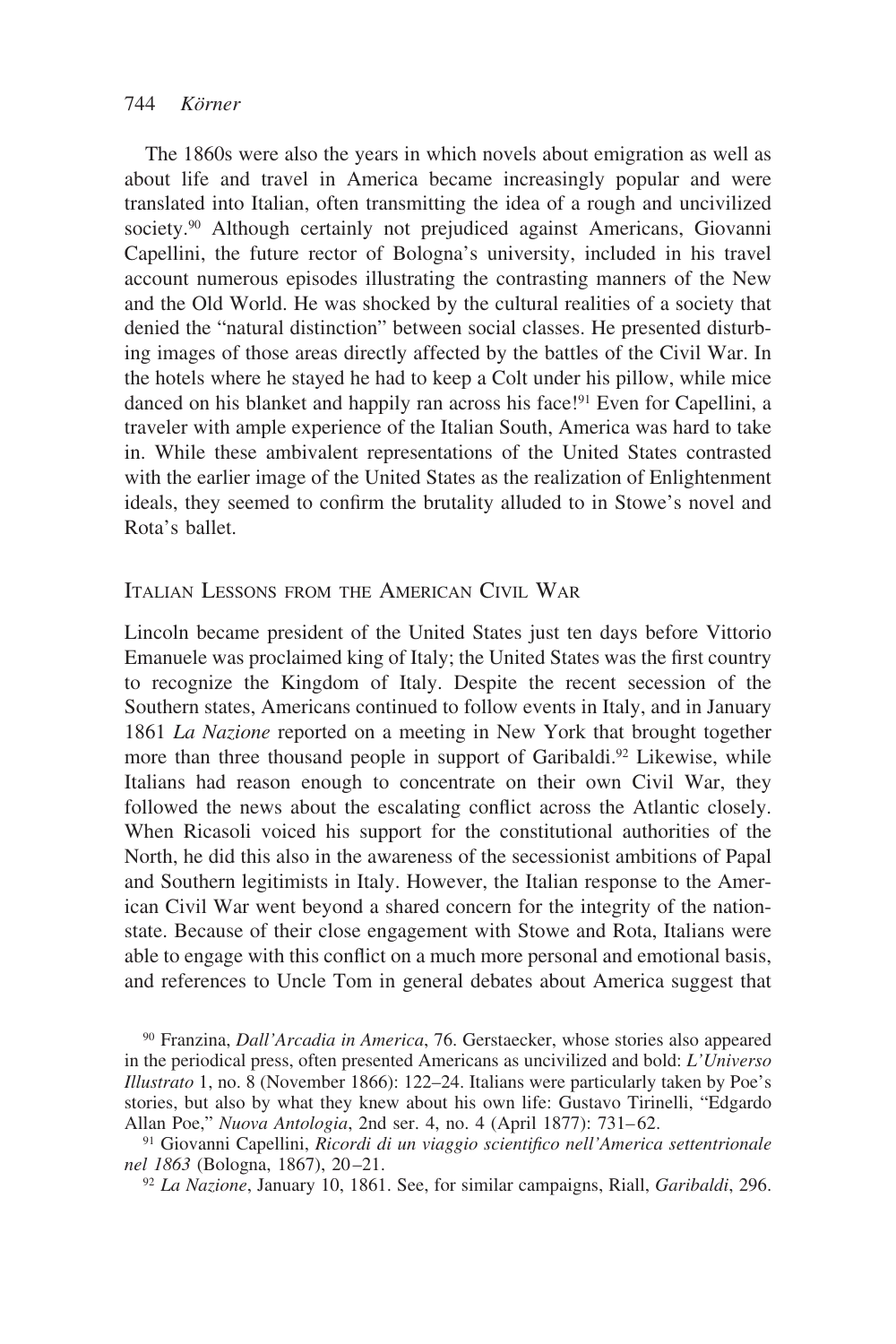the reception of the novel played an important part in making American slavery and the Civil War an issue of public concern in Italy.

Many Italian patriots saw their own national Unification and the abolition of slavery in America as "one single cause": a struggle for the good of humankind as a whole.<sup>93</sup> However, the path toward this insight was not straightforward. Historically, the Italian Democrats had close relations with the Democratic Party in the United States and were hesitant in declaring themselves for Lincoln. Their attitude changed relatively late, only after the Emancipation Declaration. Meanwhile, as an international champion of freedom, Mazzini was popular in American antislavery circles, and his concern over the dangers of the federal system shared common ground with the political intentions of the American Republicans.<sup>94</sup> Mazzini knew Stowe's family, including her husband, and Henry Ward Beecher, the most famous Congregationalist preacher of his time, supported Italian Republicans in exile, such as Jessie White Mario. Lincoln offered Garibaldi a commission as major general in the Union Army and a Garibaldi Brigade of 350 men, of which about fifty were Italians, fought for the North. Many individual units included experienced Italian officers, among them the later director of the Metropolitan Museum, Luigi Palma di Cesnola. However, there were also about 500 Italians fighting for the South. The American administration itself saw the Redshirts largely as a wild bunch of adventurers seeking American-paid transportation to the New World.95 The decision not to recognize the Confederacy, despite the fact that the Italian cotton mills depended on raw material from the South, was one of the few issues on which Italian democrats and moderates were able to agree.<sup>96</sup> In this respect the policy of the Holy See was less clear; the American South tried to capitalize on the fact that the Pope

<sup>93</sup> Enrico Dal Lago, "Radicalism and Nationalism: Northern 'Liberators' and Southern Labourers in the USA and Italy, 1830–60," in Dal Lago and Rick Halpern, eds., *The American South and the Italian Mezzogiorno: Essays in Comparative History* (Basingstoke, 2002), 197–214, 197; Sarti, "La democrazia radicale," 145–48; Leopoldo Ramanzini, *Una lettera di Garibaldi ad Abramo Lincoln* (Vicenza, 1970). Also David A. J. Richards, *Italian American: The Racializing of an Ethnic Identity* (New York, 1999), 118.

<sup>94</sup> Timothy M. Roberts, "The Relevance of Giuseppe Mazzini's Ideas of Insurgency to the American Slavery Crisis of the 1850s," in *Giuseppe Mazzini and the Globalization of Democratic Nationalism, 1830–1920,* ed. Christopher A. Bayly and Eugenio F. Biagini (Oxford, 2008), 311–20. In 1872 Lincoln's "*esequie ferroviarie*" and his embalming became the model for Mazzini's funeral: Sergio Luzzatto, *La mummia della repubblica: Storia di Mazzini imbalsamato, 1872–946* (Milan, 2001), 35–36.

<sup>95</sup> Rossi, *The Image of America in Mazzini's Writings*, 162; Trauth, *Italo-American Diplomatic Relations*, 8–34. See also Valentino J. Belfiglio, "Italians and the American Civil War," *Italian Americana* 4, no. 2 (Spring/Summer 1978): 163–75.

<sup>96</sup> Trauth, *Italo-American Diplomatic Relations*, 1.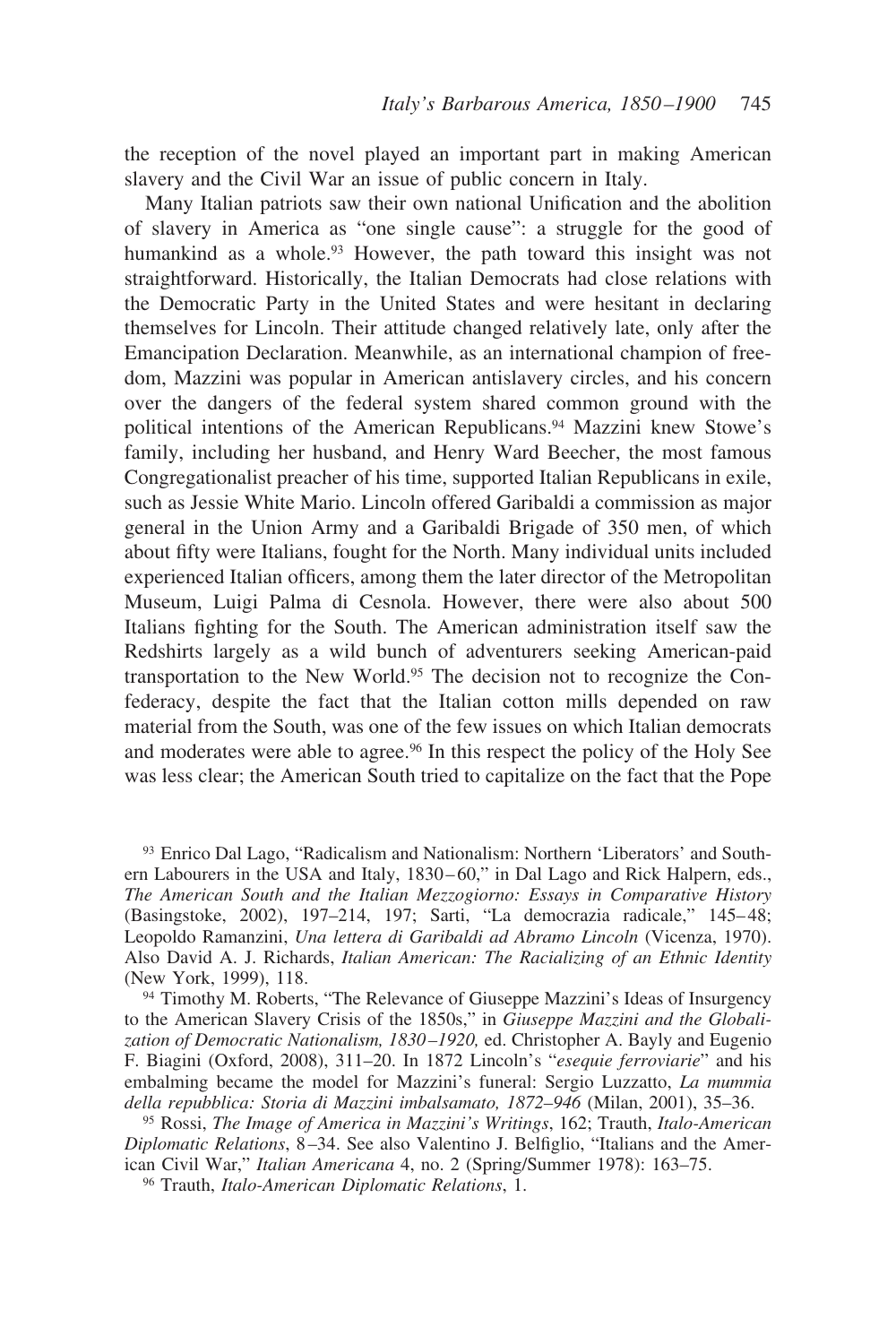maintained correspondence with the Confederate President, Jefferson Davis.<sup>97</sup> The Church questioned the legitimacy of the United States on the same basis that it questioned the Kingdom of Italy: "While Italy constitutes itself as one, which it has never been, ... in the United States they dissolve their union, because for some of them unity is such an unbearable condition that a war seems justified."<sup>98</sup> The impact of the Church on the formation of an Italian image of America is not to be neglected. In terms of readership, *Civiltà Cattolica* was still the peninsula's most influential periodical, and even in Piedmont it had more subscribers than any of the liberal periodicals.<sup>99</sup> However, even the Church was unable to defend the slave economy in the South. Although not against slavery in principle, it took the view that under the paternal protection of the Church "the master becomes father, and the slave almost a son. But in America things are different: there slavery results in tyranny, a monstrosity."100 Here, the Church's depictions of slavery did not sound too different from those of Stowe and Rota, despite Rome's earlier opposition to *Uncle Tom*.

What overshadowed Italy's widespread enthusiasm for the North's cause was the coverage of the Civil War's unimaginable brutality. Italian newspapers were filled with detail describing how the bloodshed penetrated every corner of American society. One of the early Italian commentators on the American Civil War described the conflict as the "devil's war," showing particular concern at the circulation of weapons among the civilian population.101 *La Nazione* used the term "terrorism" to describe the policies of the South, but it also shed doubts on Lincoln's integrity: "for him the negroes are just a means to go to war against the whites." Here, the Italian paper ignored the extent to which abolitionism had become a religiously and politically motivated mass movement in the United States.102 Although this sort of attack against the president was rare, the Italian paper almost seemed to echo the personalized campaigns of the pro-Southern members of the British parlia-

<sup>97</sup> For the Catholic Church's ambiguous position, see "Il concetto morale della schiavitù," *Civiltà Cattolica* (February 1865): 427–45; Donaldson Jordan and Edwin J. Pratt, *Europe and the American Civil War* (Boston and New York, 1931), 194. Later, however, the Papal States fully collaborated with the prosecution of one of the alleged accomplices to Lincoln's assassination. Trauth, *Italo-American Diplomatic Relations*, 36. For a recent study of the problem, see Matteo Sanfilippo, *L'affermazione del cattolicesimo nel Nord America: Elite, emigranti e chiesa cattolica negli Stati Uniti e in Canada, 1750–1920* (Viterbo, 2003), 97 ff.

 "La Disunione negli Stati Uniti," *Civiltà Cattolica* (February 1861): 312–24, 312. See "La stampa cattolica in Italia," *Civiltà Cattolica* (January 1865): 43–59, 44. "La Disunione negli Stati Uniti," *Civiltà Cattolica* (February 1861): 312–24, 322. Capellini, *Ricordi di un viaggio scientifico*, 72, 144.

<sup>102</sup> *La Nazione*, May 11, 1861, and October 13, 1862. On the growth of the abolitionist movement in antebellum America, see Smith, *The American Civil War*, 12–13.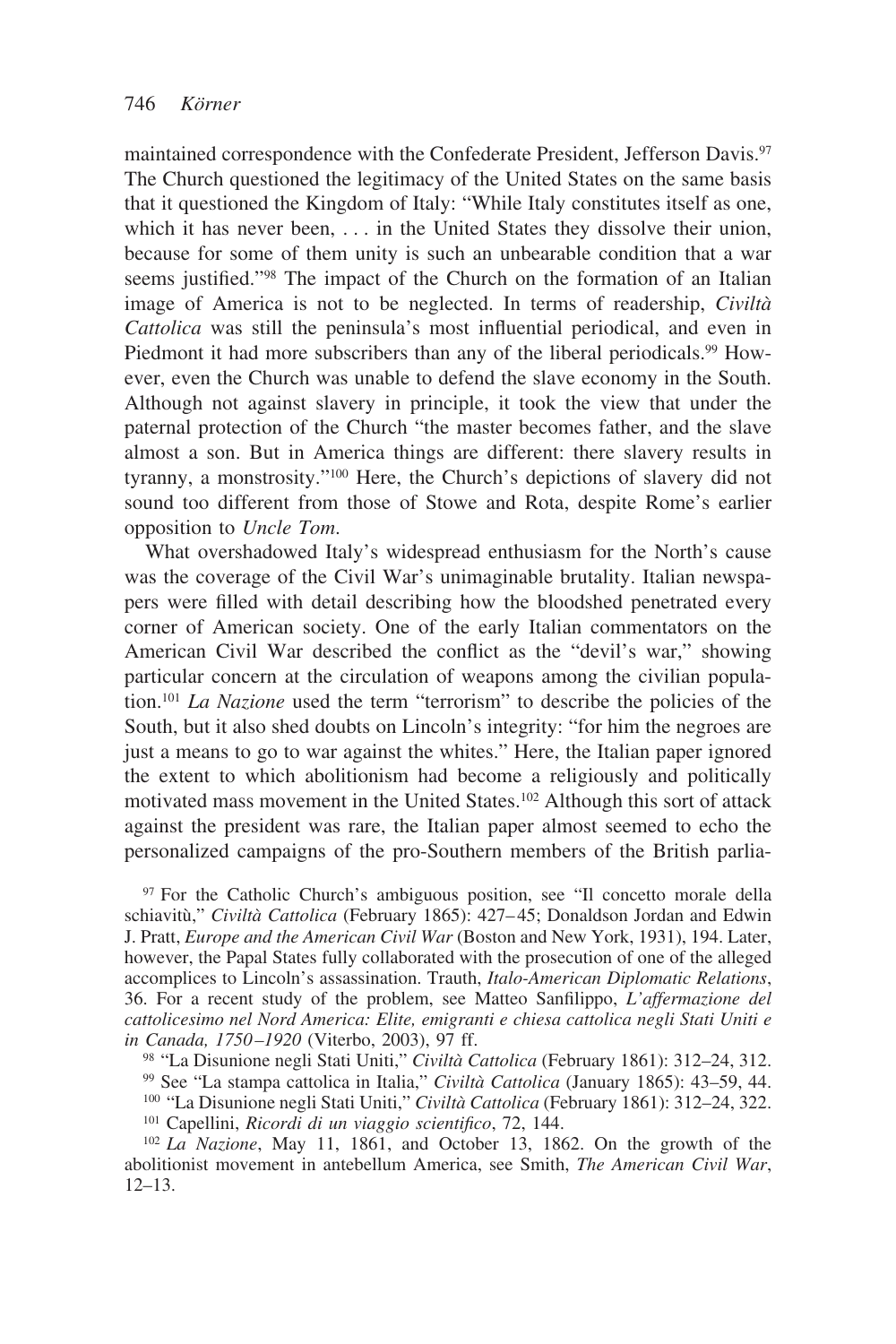ment around the *Saturday Review*, which caricatured Lincoln as a rude frontiersman, the opposite of Jefferson Davis's image as "an able administrator and calm statesman."103 For the Catholic press, the North's regime during the civil war was "a kind of military dictatorship," likened to the political situation of "occupied" Sicily, which the Church openly condemned. Suddenly discovering a concern for the treatment of prisoners and for the freedom of the press, the Catholic paper also noted that Lincoln's regime no longer respected the law of habeas corpus. It reported how numerous newspapers were banned, "following exactly the same practice as the Neapolitan Garibaldini in the service of Piedmont."104 Again, as the quotation shows, Italians interpreted the events of the Civil War within their own terms of reference. While Catholic papers questioned the motives of the Union, the liberal press pointed to the desperate actions of the Confederates, "burning their own cities, devastating their fields, prepared to suffer deprivations of any kind."105 Apart from their respective political sympathies, Liberals and Catholics seemed to agree that "a lot of blood and violence could be spared. A war pursued with such levels of *accanimento* has to have the most horrific consequences."106

Confronted with these impressions of the Civil War and the political realities of the United States, the former "model republic" increasingly lost its appeal for Italians. Life in the United States could not even be compared to conditions in Europe. Thus, reports on the Civil War echoed the earlier images of the United States in Rota's ballet, which contrasted American slavery with the values of the civilized world.107 As the liberal *Nuova Antologia* maintained in 1867, political life in the United States "had become extremely corrupted and violent. If one would implement this model of society and government in one of our states, it would collapse within a week."108 More specifically, the example of the United States seemed to confirm the views of those who feared the negative consequences of democratic advances without the progress of political education. In the American South, "the honest, virtuous and well-off

<sup>103</sup> Quoted in Gabor S. Boritt, Mark E. Neely Jr., and Harold Holzer, "The European Image of Abraham Lincoln," *Winterthur Portfolio* 21, nos. 2/3 (Summer–Autumn 1986): 153–83, 153.

<sup>104</sup> "Cronaca Contemporanea," *Civiltà Cattolica* (October 1861): 249–56.

<sup>105</sup> *Monitore di Bologna*, April 28, 1865.

<sup>106</sup> *Gazzetta delle Romagne*, March 12, 1865.

<sup>107</sup> See, e.g., the review of *Histoire de la guerre civile en Amérique* by M. le Comte de Paris, in *Nuova Antologia*, March 1876, Bollettino bibliografico, 703–4. This assessment was shared by the Catholic press: "La Disunione negli Stati Uniti," *Civiltà Cattolica* (February 1861): 312–24. For a much more positive evaluation of the United States after the Civil War, see Aurelio Saffi, "Lezioni d'oltre l'Atlantico" (1865), in *Ricordi e Scritti di Aurelio Saffi*, ed. Municipio di Forlì (Florence, 1902), 3:213–302.

<sup>108</sup> "Rassegna Politica," *Nuova Antologia* (August 1867): 820–42, 840.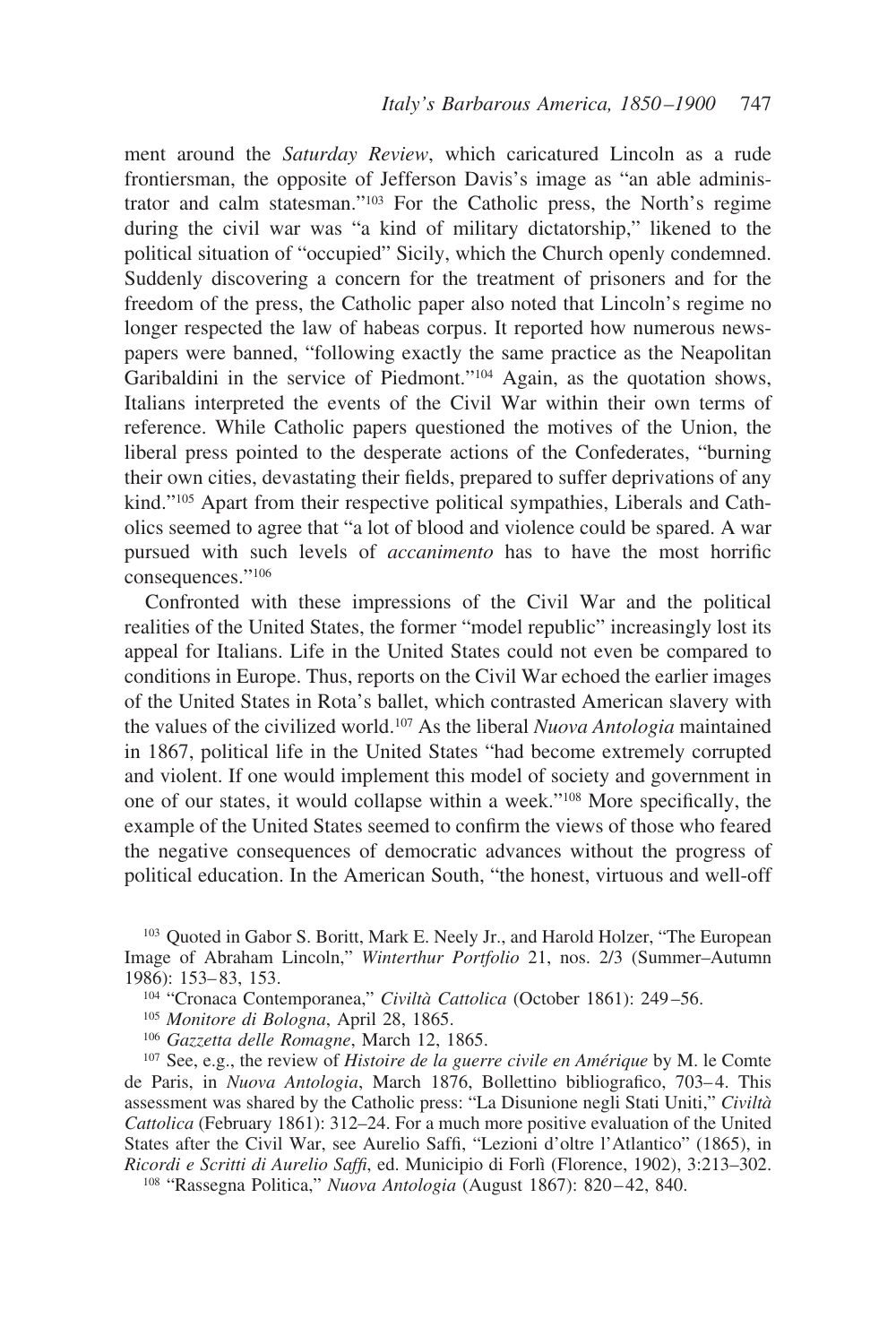classes retire from political life, feeling unable to give direction or to influence decisions. They leave matters to the country's least educated and least distinguished strata. Thus, democracy seems ochlocracy, where the government of the people becomes the government of the plebs. The Congress of the United States has today the reputation of being the most corrupted assembly of the entire world."109 In assessing the views of this influential periodical it is interesting to note that, originally, *Antologia* had advocated the federalization of Italy, but experience taught America's former supporters a different lesson. Observing political developments across the Atlantic, Republicanism in general lost its appeal. While Mazzinians and radical democrats continued to see a link between prosperity and Republicanism, the Italian Liberals compared developments in the United States with those in Britain, coming to the conclusion that progress did not depend on the form of government.<sup>110</sup> What a country is this, where elections are won "by means of tumultuous meetings and the use of Colts?" commented Liberal as well as Catholic papers.111 News about Andrew Johnson's conflict with Congress seemed to confirm that the American Constitution simply did not provide the stability that was needed to steer the country out of its self-incurred crisis.112

## BEYOND THE "GOOD" UNCLE TOM

Many Italian news stories on life in the United States fit the image of American society that had emerged from Stowe's novel. Illustrated magazines reported the excesses of gambling and the violence related to this particularly crude form of making money.113 Italians agreed that America had to react with determination against organized crime, but as a country of influential penal reformers they were also concerned about the frequent application of the death

<sup>109</sup> Ibid. The article partly follows Mazzini's argument that it was due to geographical differences that the American federal model was not applicable to Italy. Rossi, *The Image of America in Mazzini's Writings*, 10. In this respect it is interesting to note that just a year earlier the same periodical had offered a much more positive prospect of the United States' future: "Rassegna Politica," *Nuova Antologia* (January 1866): 187–201, 200–201. For a more nuanced assessment, see Leonida Carpi, "Rivista politica," *Rivista Bolognese di scienze, lettere, arti e scuole* 1, no. 3 (March 15, 1867): 344–48.

<sup>110</sup> *Almanacco Repubblicano. 1871*, ed. Enrico Bignami (Lodi, 1870); "Rassegna Politica," *Nuova Antologia* (January 1866): 187–201, 200–201. Also "Rassegna Politica," *Nuova Antologia* (June 1868): 421–40, 433–34.

<sup>111</sup> *Civiltà Cattolica* (August 1868): 498–512, 502; also *L'Universo Illustrato* 3, no. 2 (October 1868): 20.

<sup>112</sup> The president's conciliatory policies toward the South were opposed by the Radical Republicans who gained control of Congress in 1866. "Rassegna Politica," *Nuova Antologia* (December 1866): 840–49, 846; *Civiltà Cattolica* (August 1868): 498–512.

<sup>113</sup> *L'Universo Illustrato* 1 (November 8, 1866): 122–24.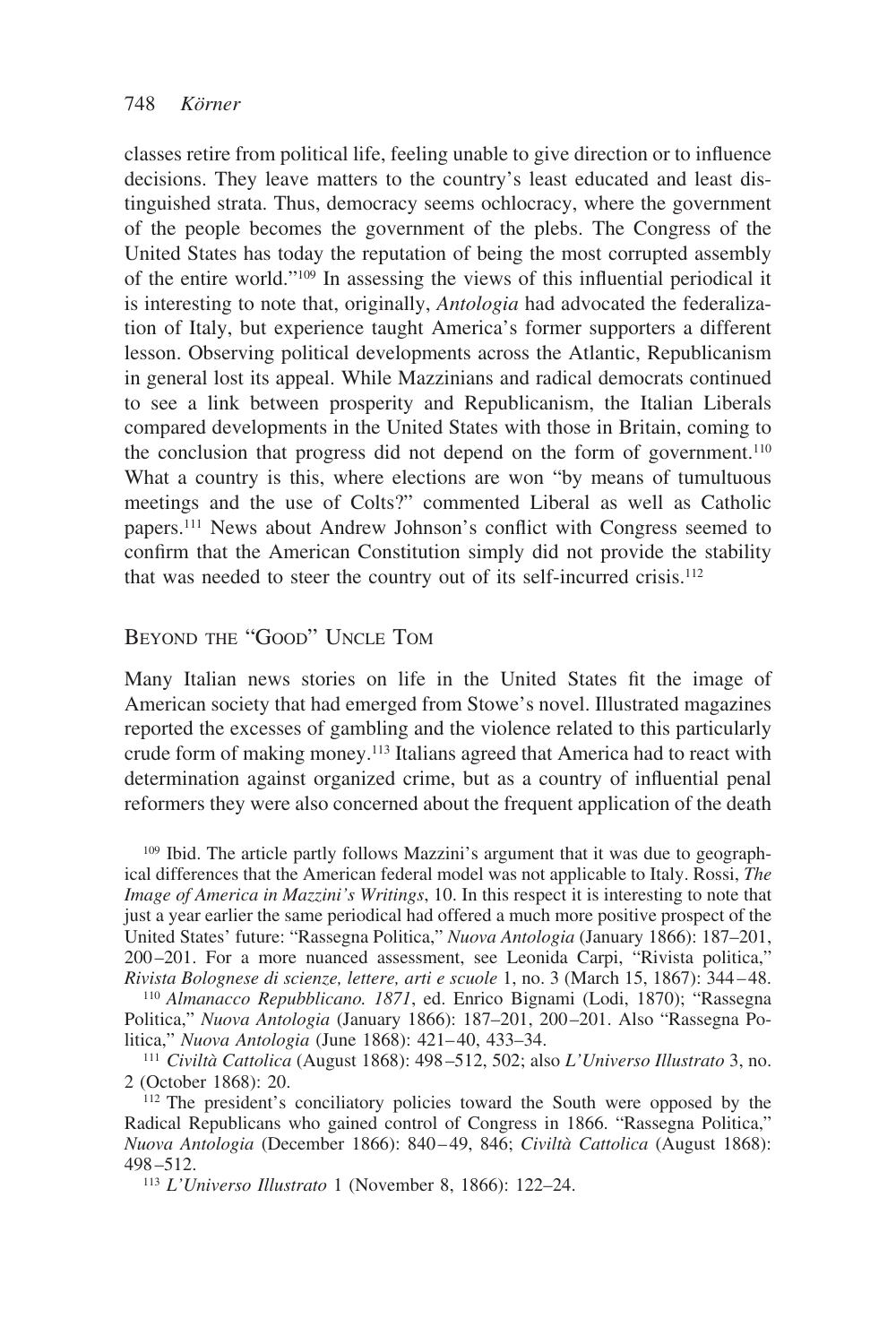penalty and surprised that different states did not apply it in the same way.114 From early on the Italian press was aware of the Ku Klux Klan, which was understood as a legacy of the country's history of racial segregation.<sup>115</sup> Meanwhile, Italian Liberals expressed concern at "a policy which results in allowing Negroes to occupy the same level in the administration of the State as Whites, who become the servants of their former slaves,"116 another problem that went back to the Civil War. Even provincial papers such as the *Giornale di Sicilia* reported tensions between white soldiers and black volunteers during the war, and wrote about protests against black suffrage.<sup>117</sup> In 1867 *L'Universo Illustrato* maintained that most Negroes "never proved to possess any of the virtues for which they were praised in *Uncle Tom's Cabin*."118 Italians started questioning the racial categories they had received from the debates about Stowe's novel. Cesare Lombroso, the Italian father of criminal anthropology, maintained that "race shapes criminal organisations," and he was convinced that the emancipation of slaves had not helped the United States to improve its general societal conditions.119 Between the 1870s and the 1890s, America, along with the Italian South, became the basis for Lombroso's theories of degeneration and of the "born criminal," widely read in England and with followers around the world. In his book *Sex and Character*, which he dedicated to Lombroso, Otto Weininger maintained that "there has probably never been a genius among Negroes, and their morality is generally so low that the Americans . . . are beginning to fear that it was an ill-considered move to emancipate them."120 This new form of biologically informed racism contributed considerably to negative views of the United States, in Italy and across Europe.

The assassination of President Garfield in 1881 offered an opportunity to reflect again on the death of Lincoln, and the event was still explained as the consequence of the country's material and moral devastation during the Civil War.<sup>121</sup> What impressed Europeans even more, and Italians in particular, was the fact that numerous anarchists, including the assassin of the Italian King

<sup>120</sup> Otto Weininger, *Sex and Character: An Investigation of Fundamental Principles* (Bloomington, IN, 2005), 273. There existed similar concern over the capacity of East Asian immigrants to assimilate. See, e.g., Gaetano Mosca, *The Ruling Class: Elementi di Scienza Politica* (New York, 1939), 477.

<sup>121</sup> G. Boglietti, "Il Presidente Garfield," *Nuova Antologia* (October 1881): 181–207.

<sup>114</sup> *Gazzetta delle Romagne*, March 7, 1865, "La Pena di Morte."

<sup>115</sup> "Rassegna Politica," *Nuova Antologia* (October 1868): 413–27.

<sup>116</sup> Ibid., 421–32, 431.

<sup>117</sup> *Giornale di Sicilia*, August 22, 1865.

<sup>118</sup> *L'Universo Illustrato* 1 (March 23, 1867): 303.

<sup>119</sup> Cesare Lombroso, *Criminal Man (1876–97)*, 1st and 3rd eds. (Durham, NC, 2006), 90, 128; Suzanne Stewart-Steinberg, *The Pinocchio Effect: On Making Italians, 1860–1920* (Chicago, 2007), chap. 7.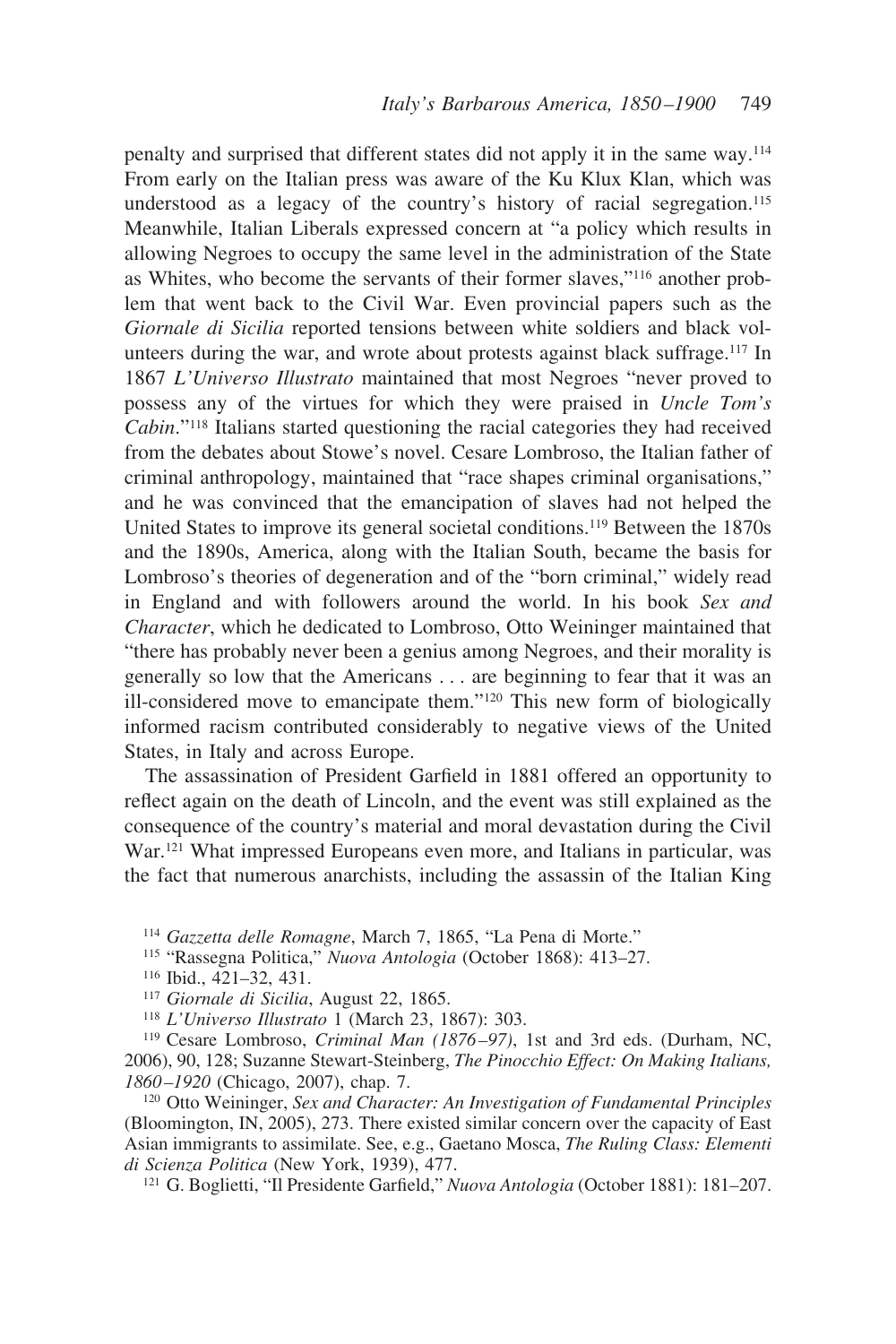Umberto I, had learned their trade in the United States.122 Errico Malatesta explained their actions as a consequence of the "infamous persecutions" and the "social injustice" they had had to endure in the United States. The Italians in particular, Malatesta claimed, were treated as "an inferior race just a little above the negroes," using an image Italians were familiar with since their first encounter with Stowe. The fact that Italian immigrants were usually also Catholics made their situation even more difficult.<sup>123</sup> These reports overshadowed the myths about emigration as a solution to the hopeless fate of Italian peasants and workers at home. As a proverb from Basilicata says, "*L'America a ci acconza e a ci uasta*" (America accommodates some and ruins others); similarly popular was the simple phrase "*Managgia l'America!*" (Damn America!).<sup>124</sup>

Why then did the new century bring a wave of mass emigration to the United States, when for the first time Italian emigration to the United States outnumbered other destinations?125 As the work of Emilio Franzina has demonstrated, "*la smania di andarsene*," especially among village people, became

<sup>122</sup> According to Bologna's *Resto del Carlino*, anarchist circles in the United States had spent months planning the assassination of the Italian king: August 1, 1900. Lombroso argued that crime rates in the United States were particularly high in cities of high Italian and Irish immigration: Lombroso, *Criminal Man*, 317–18. On the connection between Italian and American anarchism, see in particular Nunzio Pernicone, "Luigi Galleani and Italian Anarchist Terrorism in the United States," *Studi Emigrazione/Etudes Migrations* 30, no. 111 (1993): 469–89.

<sup>123</sup> Cesare Causa, *Giovanni Passanante condannato a morte per avere attentato alla vita di S. M. Umberto I Re d'Italia* (Florence, 1879), 86–87; Errico Malatesta, "Anarchia e Violenza," in Malatesta, *Scritti* (4 vols.), vol. 3, *Penseiro e volontà* (Geneva, 1936; repr., 1975), 108; Errico Malatesta, "Gli Italiani all'estero," in ibid., 1:251. While Malatesta might represent an extreme view, less radical voices, as well as the government, also pointed regularly to the sad fate of Italian immigrants in the United States. See, e.g., "The Immigration from Italy for the United States," *Italia: A Monthly Magazine* 8 (August 1888): 50–53; Vincenzo Grossi, "L'Emigrazione Italiana in America," *Nuova Antologia*, 3rd ser., 55 (1895): 740–57. For a more literary account, see the impressions of the writer Giuseppe Giacosa, "Gli Italiani a New York ed a Chicago," *Nuova Antologia*, 3rd ser., 40 (1892): 619–40, 625. See also Claudia Dall'Osso, *Voglia d'America*, 32 ff. On the militant and often xenophobic aversion to Catholics migrants, see Giorgio Spini, *Risorgimento e Protestanti* (Naples, 1956), 221.

<sup>124</sup> Michael La Sorte, *Images of Italian Greenhorn Experience* (Philadelphia, 1985), 195; Andrew Rolle, *The Italian Americans: Troubled Roots* (New York, 1980), 29; Max Paul Friedman, "Beyond 'Voting with the Feet': Toward a Conceptual History of 'America' in European Migrant Sending Communities, 1860s to 1914," *Journal of Social History* 40, no. 3 (Spring 2007): 557–75, 562. On images of America in migrant communities, see Emilio Franzina, *L'immaginario degli emigranti: Miti e raffigurazioni dell'esperienza italiana all'estero fra due secoli* (Paese, 1992).

 $125$  During the first decade of the twentieth century, 232,945 Italians immigrated to the United States. Istituto Centrale di Statistica, *Sommario di Statistiche Storiche dell'Italia, 1861–1975*, 34–35.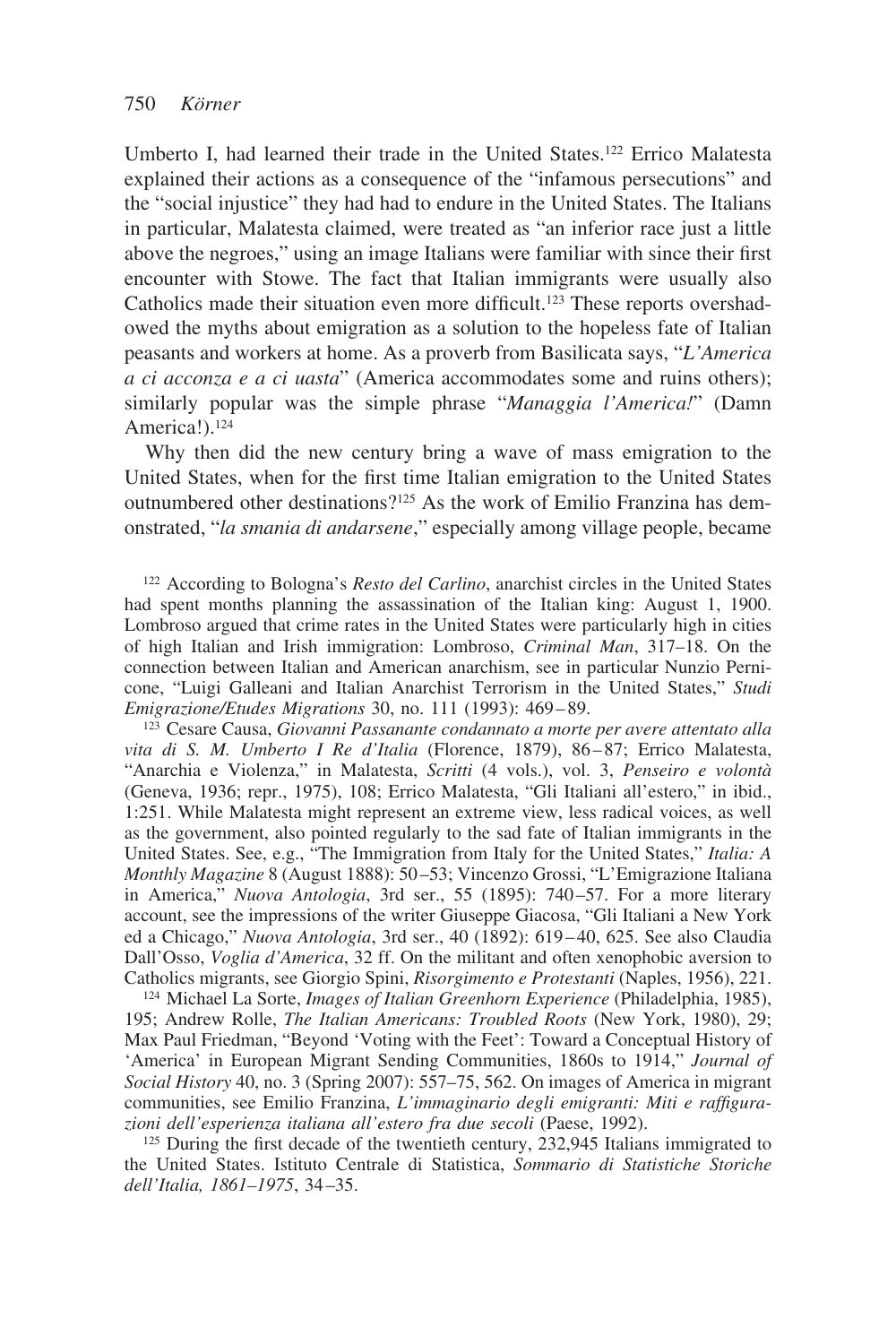a contaminating folly, where entire communities decided to leave for America without any realistic expectation of what the future would hold for them.<sup>126</sup> In 1901 the mayor of the small town of Moliterno in Carlo Levi's Lucania presented the Italian prime minister Zanardelli with the greetings of "8,000 citizens, 3,000 of which were in America, soon to be followed by the remaining 5,000."127 Depressing social and economic conditions at home, combined with reports about the United States' material prosperity, convinced hundreds of thousands of Europeans to cross the Atlantic permanently.

Depictions of life in the United States in the press, literature, and political debate suggest that the emigrants were fully aware that the land they sought had little in common with the idealized image of the model republic held up by the revolutionaries of the 1830s and 1840s. A famous enquiry of the *Società Bibliografica Italiana* among working-class readers in 1906 revealed that at least forty-nine out of 459 Italian workers had read De Amicis's classic emigration novel, *Sull'Oceano*, which depicted the fate of migrants with grim realism.128 However, what emigration seemed to offer was an economic opportunity. The United States was able to offer work. Therefore, emigration was less the fulfillment of a dream than the outcome of a balancing of risks. And many returned after having taken a closer look, especially once steamships lowered the cost of transatlantic travel: 58 percent of Italo-Americans returned once they had made enough money to buy land at home.<sup>129</sup>

When the wave of mass Italian migration to the United States started, Rota's ballet and other shows based on *Uncle Tom's Cabin* were still in performance in several Italian cities (though less so in those rural areas most affected by migration). If the outcome of the Civil War had solved the problem of slavery,130 this did not mean that *Bianchi e Neri* became a historical ballet. The treatment of black Americans, as depicted by Stowe, still resonated in the reports of returning labor migrants, American news items in the Italian press, and articles in illustrated magazines. The fact that many of these articles traced America's problems back to the trauma of the Civil War suggested that the conflict had left Americans in a state of moral decline, which affected society as a whole—men, women, and children.

The great Italian philosopher and liberal historian Benedetto Croce listed Stowe's novel among the key works of nineteenth-century literature. But he spoke less favorably about the United States as a country. The United States

<sup>126</sup> "The folly of leaving." See Franzia, *Dall'Arcadia in America*, 69.

<sup>127</sup> Quoted in Antonio Margariti, *America! America!* (Salerno, 1980), 7.

<sup>128</sup> Franzina, *L'immaginario degli emigranti*, 30 ff., 81.

<sup>129</sup> Friedman, "Beyond 'Voting with Their Feet,' " 558 (figures for the years after 1908).

<sup>130</sup> As argued, for instance, by Giovanni Boglietti, "Repubblicani e Democratici negli Stati-Uniti d'America," *Nuova Antologia* (August 1868): 766–88.